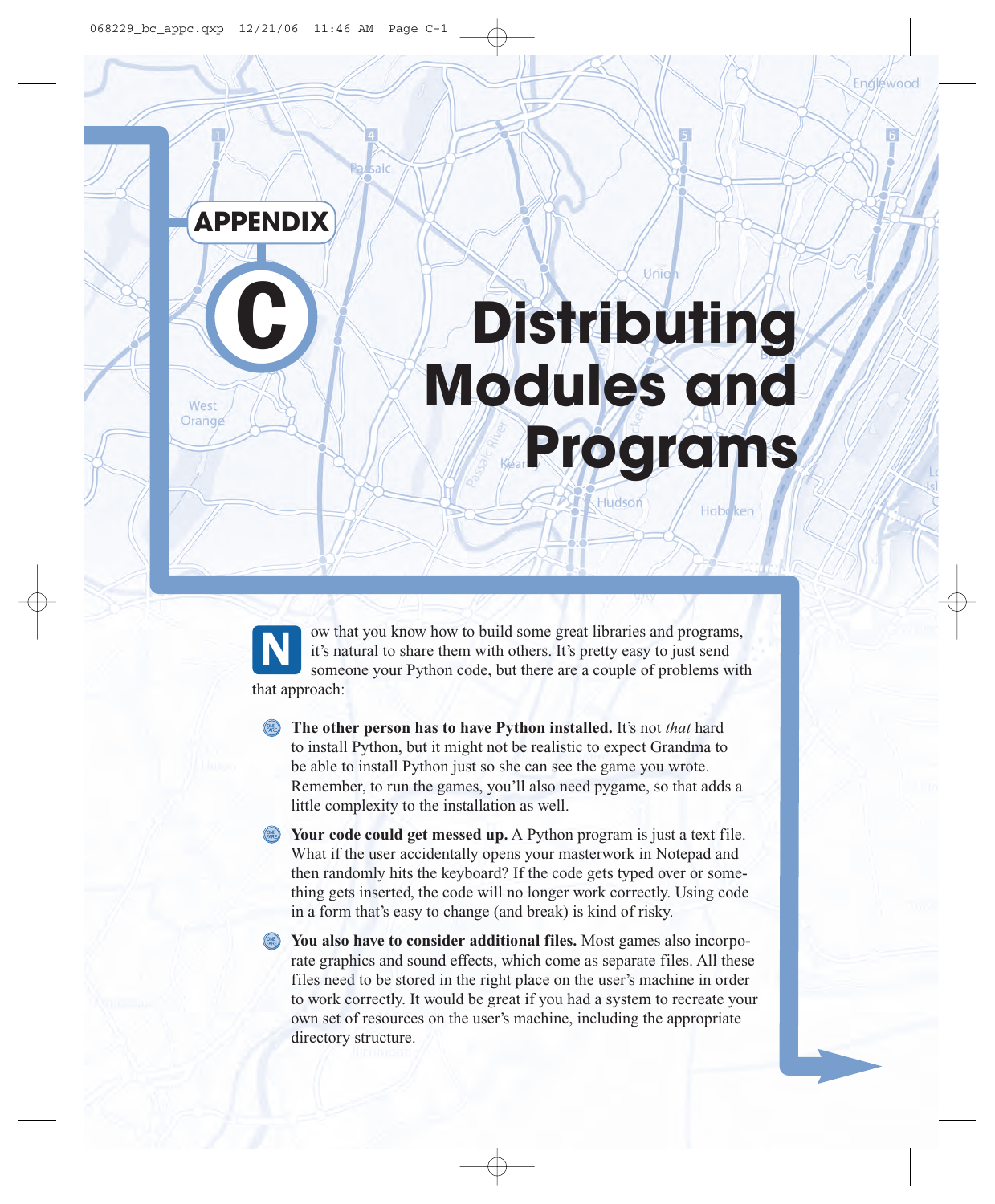**Modules have their own issues.** If you've built a module like gameEngine, it will be used only by Python programmers wanting to add gameEngine functionality. You can count on these users having Python, but you have other issues: How do you install a custom module so you can access it from any program, like you do with pygame?

# Introducing the distutils and py2exe modules

Python has a really nice built-in feature for handling these kinds of problems. There's a special package called distutils that contains some really handy features for packaging up your programs so they can be run from another machine. There's an extension to distutils called py2exe that goes one step farther. It packs up a Python program with all its dependencies and extra files, and packages those files in a Windows executable file (an EXE file that can be run simply by clicking on its icon). The user doesn't have to have Python installed on his machine at all. All she needs to do is unzip the package and run the executable file you created. A custom version of Python is embedded into the program, and all the images and sound effects are automatically incorporated. (Pretty handy, huh?)

There's a couple of different ways you can package things up, depending on how the code is supposed to behave. If you're writing a module like gameEngine, you're packaging it up for programmers to use. You can assume they have Python installed, and they just want to add your module to their system so they can use it to write their own programs. If you're writing a program for end users (who typically don't have Python installed and don't care to do so), you'll package things up a bit differently. I explain both techniques here.



# **Step Into the Real World**

The techniques I show you in this chapter work well, but they are not very efficient. Every executable you create with this system incorporates its own miniature Python distribution. When you take a simple script and turn it into a Windows executable, the  $py2$ exe system generates a large complex series of directories and files containing Python itself. All these files need to be retained in your executable programs. I've included everything on the Web site so you can see what gets created. Follow my instructions carefully, and you'll see that I create only a few standard Python scripts by hand. All the other stuff is being created by the installation process.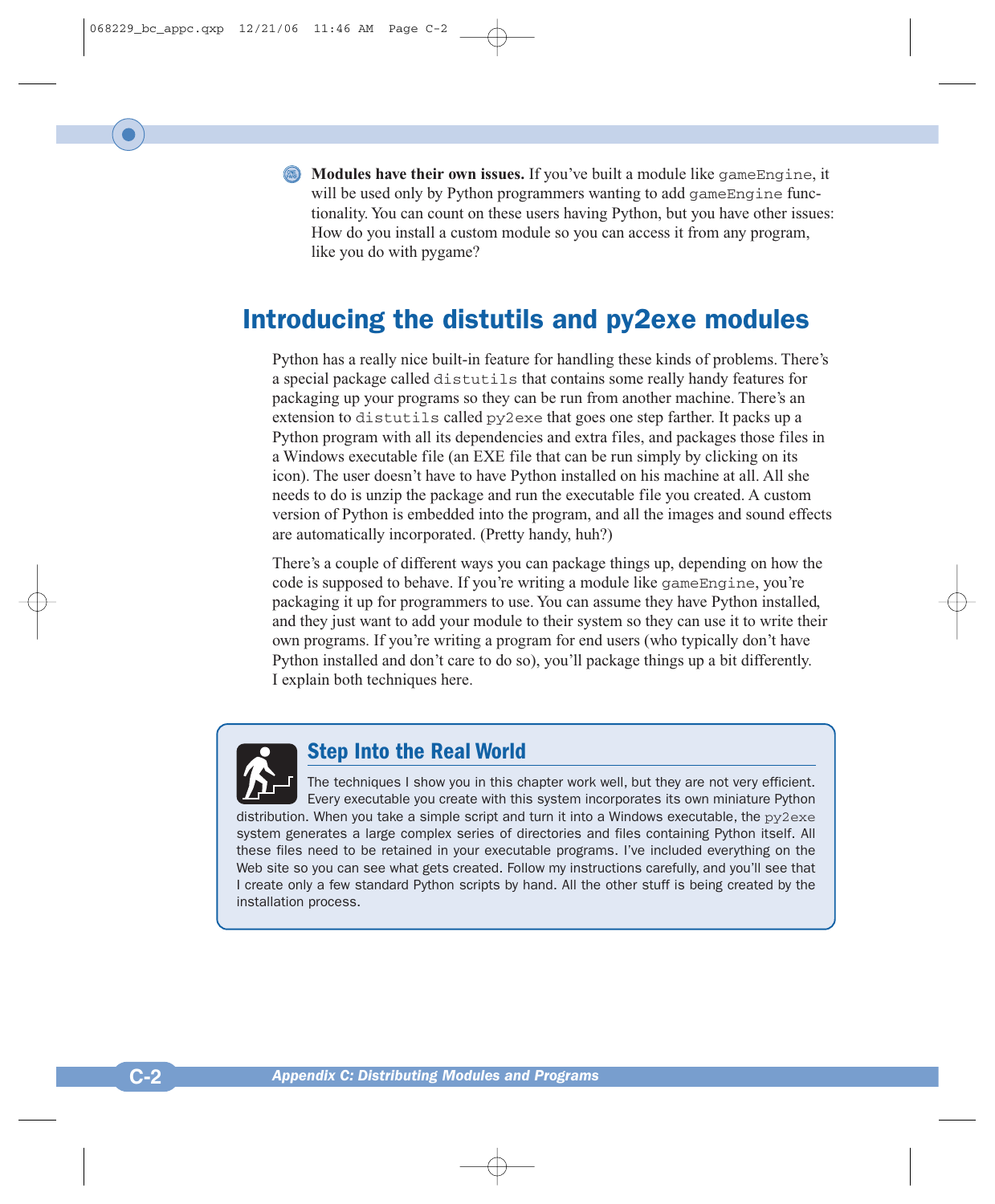# Creating a Module

The gameEngine module described in this book is a very handy tool. So far, you probably re-used it by copying it into whatever directory you are currently using. There are a couple of problems with that approach.

- **It gets tedious to keep copying the program.** It would be great if it were automatically available to all your Python programs, like pygame is.
- **It can be risky to have several copies of the same library.** If you have five different games using gameEngine and you decide to make an improvement to the module, you have to either copy that change to all five versions of gameEngine.py or you have confusing inconsistencies, because one version of gameEngine does things the other versions don't do.

# Installable Module Overview

Fortunately, it's pretty easy to set up a module so it can be installed into a programmer's Python system. If you want to make an installable module, follow these steps:

#### 1. **Prepare the module.**

It's best to put a copy of the module into its own directory. Otherwise you'll likely end up confused about what goes into the module and what doesn't. Put any other files that module needs in the same directory. (For example, gameEngine uses freesansbold.ttf, so I put a copy of that font file in the directory.)

#### 2. **Write a setup.py script.**

Create a simple Python program to manage your module. This program (traditionally called setup.py) doesn't really do much on the surface, but it accesses an incredibly powerful Python routine. The setup.py program passes information about your module to another function called distutils.core.setup(). Here's my setup.py program for the gameEngine module:

```
# setup.py
from distutils.core import setup
setup(name = "gameEngine", 
      version = "1.0",
      py_modules=["gameEngine"],
      author="Andy Harris",
      author email="aharris@cs.iupui.edu",
      url="http://www.cs.iupui.edu/~aharris/pgl"
      data files=[('',["freesansbold.ttf"])]\lambda
```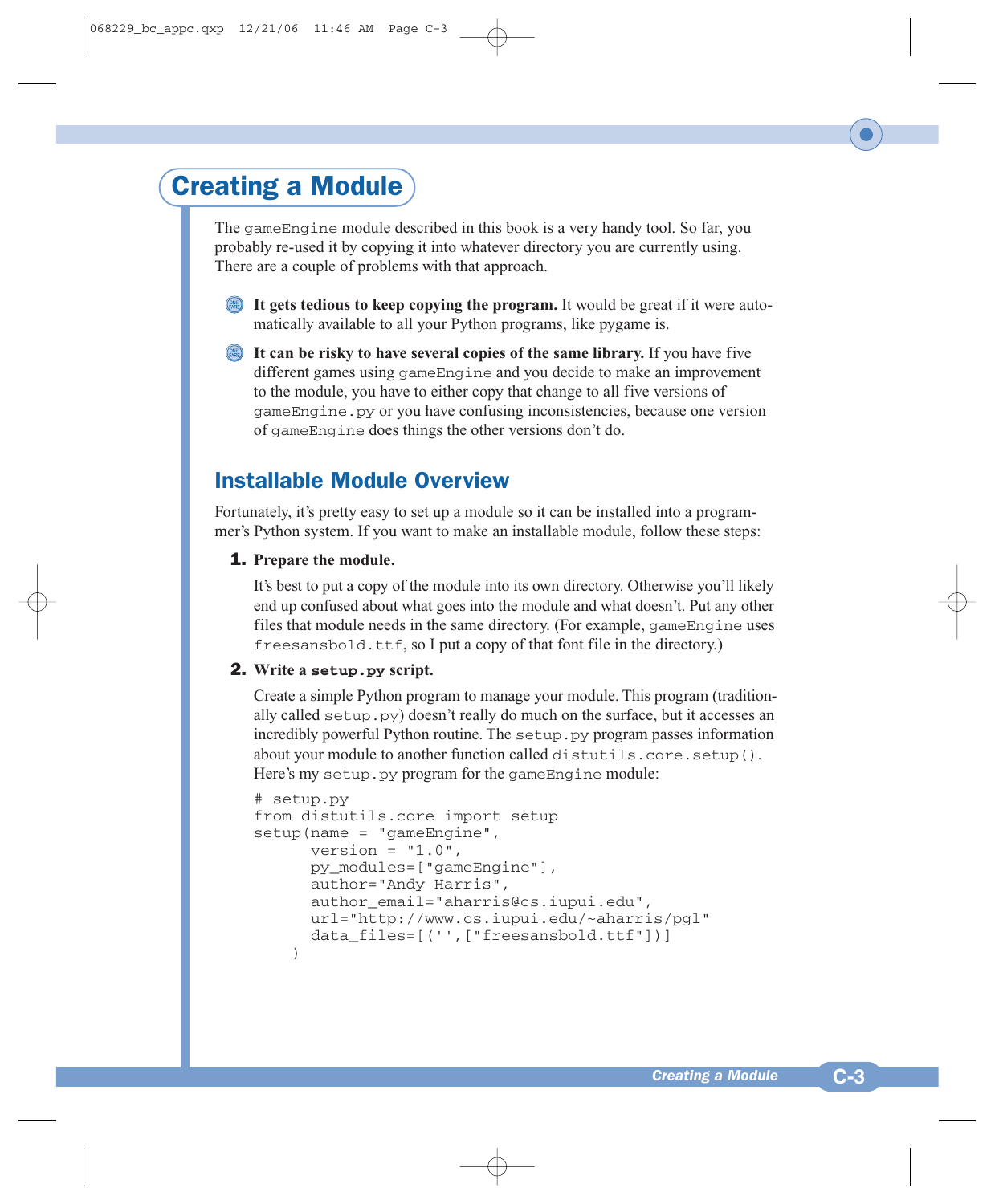

# **Information Kiosk**

Don't panic if this code doesn't make sense to you yet. I'll explain the setup.py script in the next section.

3. **Save the setup.py script in the same directory as the program file.**

Generally it should be called setup.py.

#### 4. **Run the setup.py script.**

Go to the command line and run setup. py with its distribution option, like this:

python setup.py sdist

# 5. **Examine the results.**

setup.py will create two new directories. The build directory is used during the process of creating the module. Once your module is finished, you can safely delete the build directory if you want. The other directory is called dist. Inside that directory, you'll find one ZIP file containing everything you need. (If you're using Linux or Mac OS, you will have a tarball rather than a ZIP file.) Note that the program may complain about the lack of a MANIFEST or README file. If you want to avoid this warning, you can simply incorporate text files with these names. MANIFEST is normally a simple list of the files included in a package, and README is a text file describing how to install and use the program. Neither is absolutely necessary.

#### 6. **Make a Windows installer if you anticipate users will be running Windows.**

If you know your audience uses Windows, you can run a variation that creates an installer for you.

python setup.py bdist\_wininst



# **Watch Your Step**

You should use a Windows machine to create a Windows installer, because the process uses several DLL files peculiar to Windows.

When you use this option, look in the dist directory, and you'll see an executable (EXE) file. If the user runs this program, your module will automatically install, and the user won't ever need to manually run the setup.py file.

Figure C-1 shows the installation package running in Windows.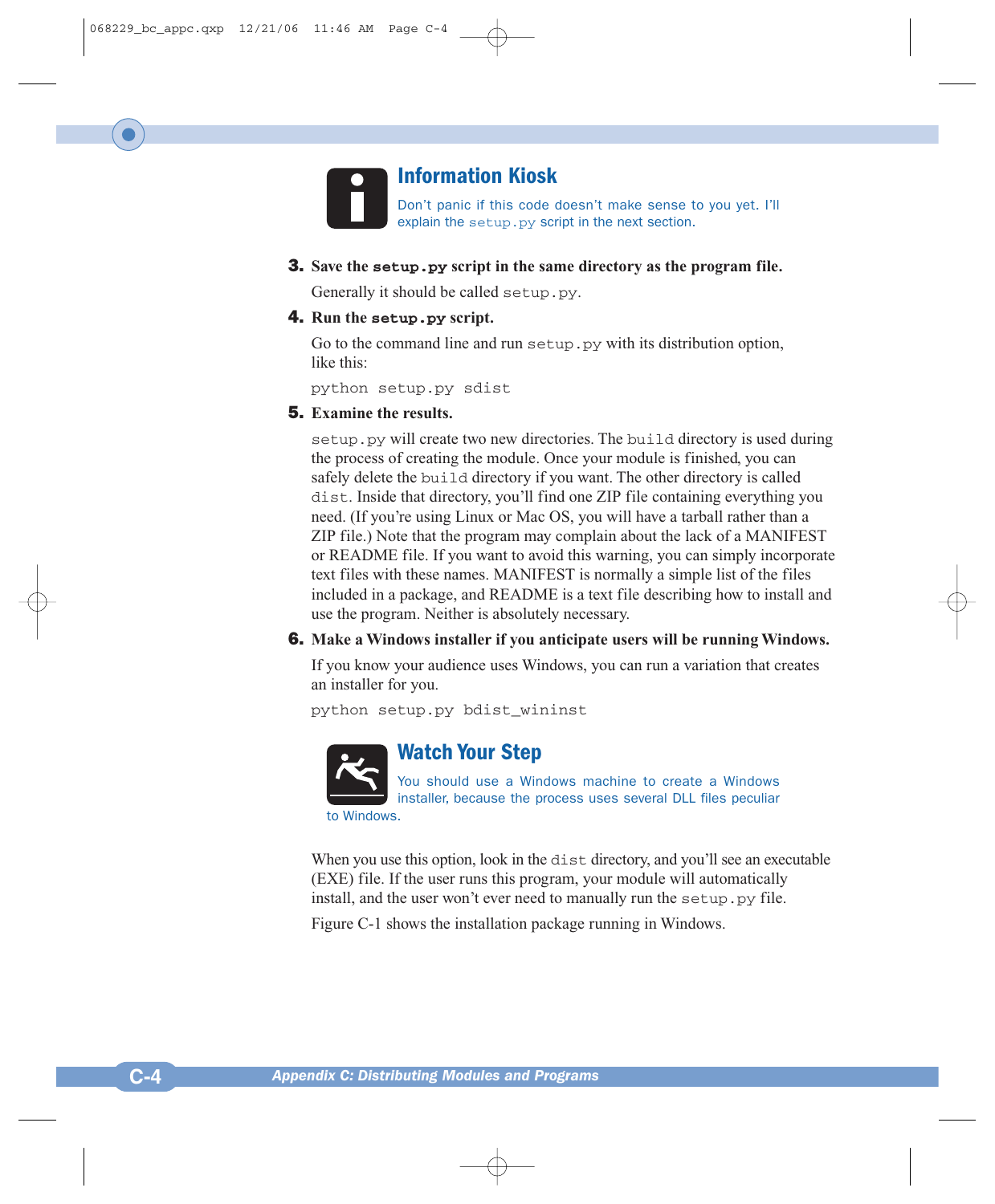

Figure C-1: Using the bdist option gives you a professional installation option for your module.

# 7. **Run the setup.py installation.**

Mac and Linux users will not be able to use the Windows installer. Fortunately, the same setup.py script you use to create the distribution can be used to install the source distribution that works on every machine. The ZIP file created by setup.py also includes a copy of the same setup.py program. To use it, have your users unpack the compressed file and run this variant of setup.py:

python setup.py install



# **Step Into the Real World**

The sdist qualifier is a *command-line* parameter. This tells setup.py that it should create a source (or plain code in text files) distribution package. As you see in step 6, there are also binary distribution commands. When users want to install the module, they'll use a different command that installs the module. This is described in step 7.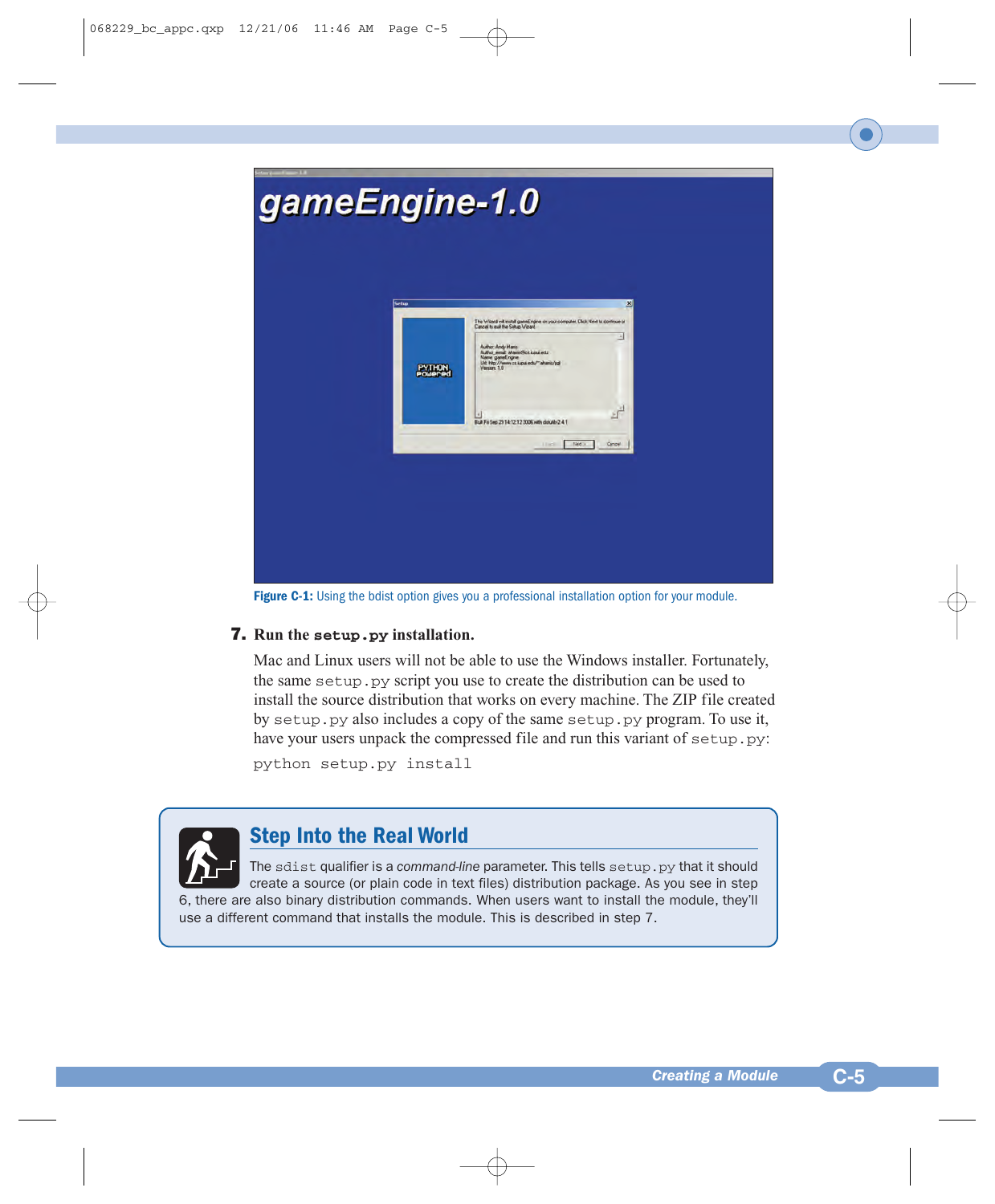

# **Step Into the Real World**

The Windows installer is a terrific option, but this particular tool is only used for adding a custom module to a system that already includes Python. If you want to do something similar with your finished games, you need to create an executable version of the game, and add an installer to it. I show both these techniques in this appendix.

This runs the same setup.py program but uses install mode, which automatically installs the files in the appropriate place on the hard drive.

# Writing the setup.py script

The setup.py script begins with an import statement. After ensuring you have access to distutils.setup, simply call the setup() function with a set of custom parameters. Of course, the parameters are really the key to a successful setup.py program. The documentation for setup.py lists many parameters, but those in Table C-1 are the most important.

# **Table C-1** Setup.py Parameters

| <b>Name</b>  | <b>Type</b>                                                                       | <b>Description</b>                                                                                                                                                   |
|--------------|-----------------------------------------------------------------------------------|----------------------------------------------------------------------------------------------------------------------------------------------------------------------|
| name         | string                                                                            | The name of the module or program as it<br>will be seen by Python.                                                                                                   |
| version      | string represen-<br>tation of number                                              | Used to keep track of different versions<br>of your program. It's a very good idea to<br>incorporate version numbers so users can<br>tell when they should upgrade.  |
| py modules   | list of strings                                                                   | List containing modules in your distribution<br>(used primarily in modules).                                                                                         |
| author       | string                                                                            | Author's name.                                                                                                                                                       |
| author email | string                                                                            | E-mail address.                                                                                                                                                      |
| url          | string                                                                            | Project's main URL.                                                                                                                                                  |
| data files   | list of<br>$\dim$ : directory<br>string fileList:<br>list of filenames)<br>tuples | Describes where any other files needed by<br>the distribution can be found and should be<br>located in the final version. Use ". " to<br>indicate current directory. |
| console      | string filename                                                                   | Name of Python program that should be run<br>in the console (used only in py2exe).                                                                                   |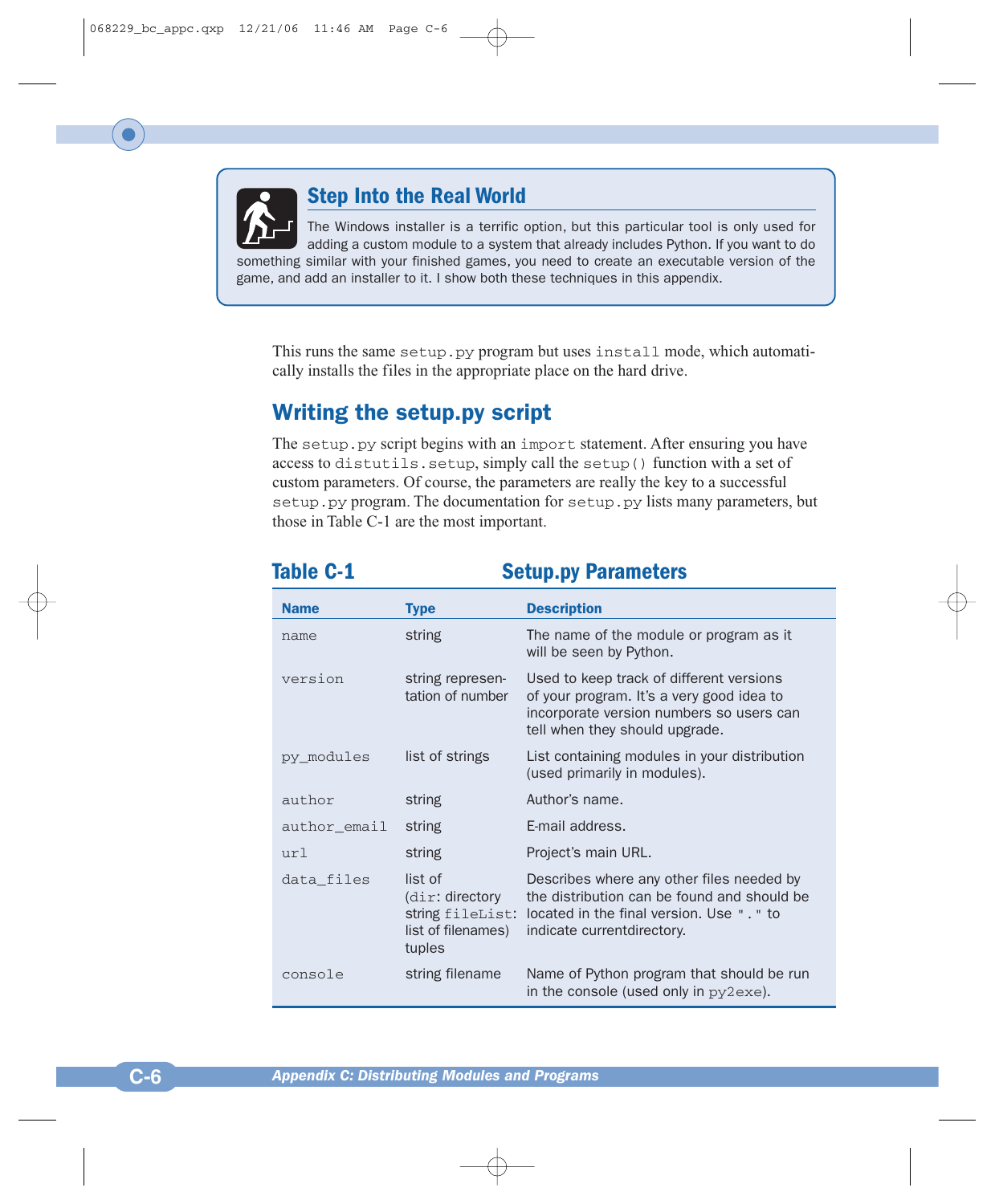The setup. py program for installing a module is usually pretty simple. As an example, here again is the setup.py program for the gameEngine module followed by the steps to create it:

```
# setup.py for gameEngine
from distutils.core import setup
setup(name = "gameEngine", 
     version = "1.0",
     py_modules=["gameEngine"],
      author="Andy Harris",
      author email="aharris@cs.iupui.edu",
      url="http://www.cs.iupui.edu/~aharris/pgl",
      data_files=[('',["freesansbold.ttf"])]
    \lambda
```
# 1. **Import the setup() function from distutils.**

The setup function is part of the distutils module that comes with Python. Import the utility so you can use it.

from distutils.core import setup

#### 2. **Run the setup() function to start the whole process.**

Inform the setup() function of the name of your module.

 $setup(name = "gameEnqine",$ 

# 3. **Determine a version.**

Although the version isn't strictly necessary, it can be very handy, especially if your module gets popular and people start using it.

version =  $"1.0"$ .

#### 4. **List the modules to include.**

Since this is a very simple package with only one module, I simply include that module's name.

py\_modules=["gameEngine"],

# 5. **Include contact information.**

Add these values so that users can reach you (presumably with gifts, because your module is so useful).

```
author="Andy Harris",
author email="aharris@cs.iupui.edu",
url="http://www.cs.iupui.edu/~aharris/pgl",
```
#### 6. **List any other files that should be included.**

I found that gameEngine works better if it avoids SysFont and directly loads the default font instead. By adding this directive, I ensure that the default pygame font will always be installed with gameEngine.

data files=[('',["freesansbold.ttf"])]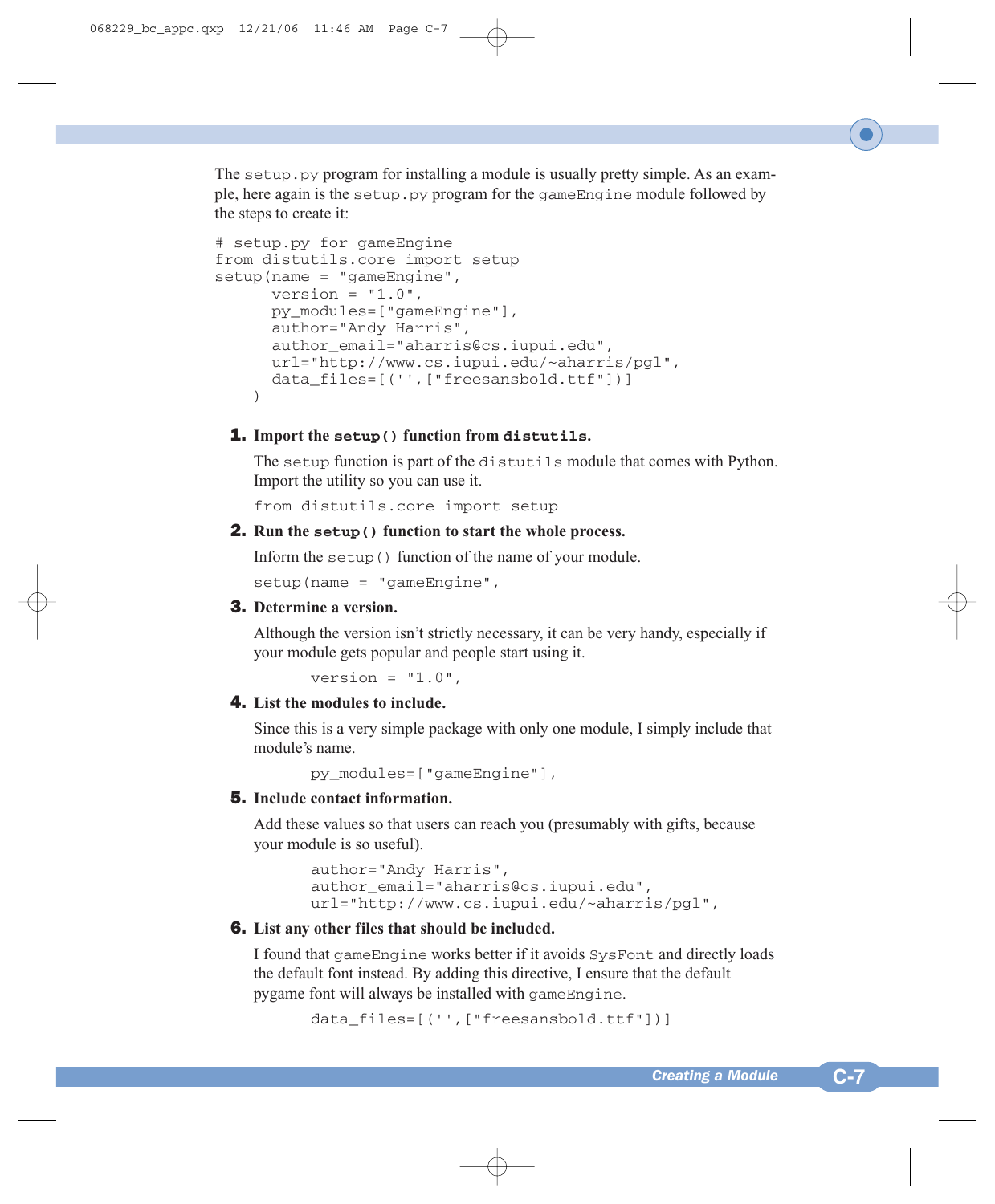

# **Step Into the Real World**

The data\_files parameter looks really complicated, but it isn't quite as messy as it looks. Data\_files contains a list of values. Each element of this list is a tuple, representing a subdirectory and the files in that directory. The tuple has two values: the directory name ('' for the current directory) and *another* list containing names of files in the directory that should be included. In my example, I want to include one file called freesansbold.ttf. which is found in the same directory as the  $\alpha$  ame Engine. py program itself.

You can use the data\_files directive to add any other resources that your module needs. These resources should generally be in the same directory as the current file.



# **Transfer**

I explain the data\_files directive more completely in the next section on creating executables.

# Creating a Windows Executable

The py2exe program extends the distutils module by allowing you to build a complete Windows executable from your game. With this system in place, the user won't need to have Python or pygame installed. When they install the game, it simply runs.

# Optimizing a game for py2exe

I have discovered a couple of things that cause problems when building executables with  $py2$  exe. Your code will be much easier to turn into an executable program if you follow these guidelines:

**Put the game in its own directory.** Put the game file and any other files it is dependent upon in its own directory. If you need graphics, external fonts, or sound effects, put them all in the primary directory or as simple a subdirectory structure as you can get away with. Remove anything that's not a critical part of the game from the main directory structure.

**Use external fonts.** The biggest headaches seem to come from problems with the Font class. I consistently have trouble with SysFonts working correctly in compiled games. The easiest way to do this is to simply use TTF files (using the standard Font class). If you want to use the standard pygame font, copy it from the pygame distribution (look in Lib/site-packages/pygame for freesansbold.ttf). If you're using gameEngine, it will include a copy of this font.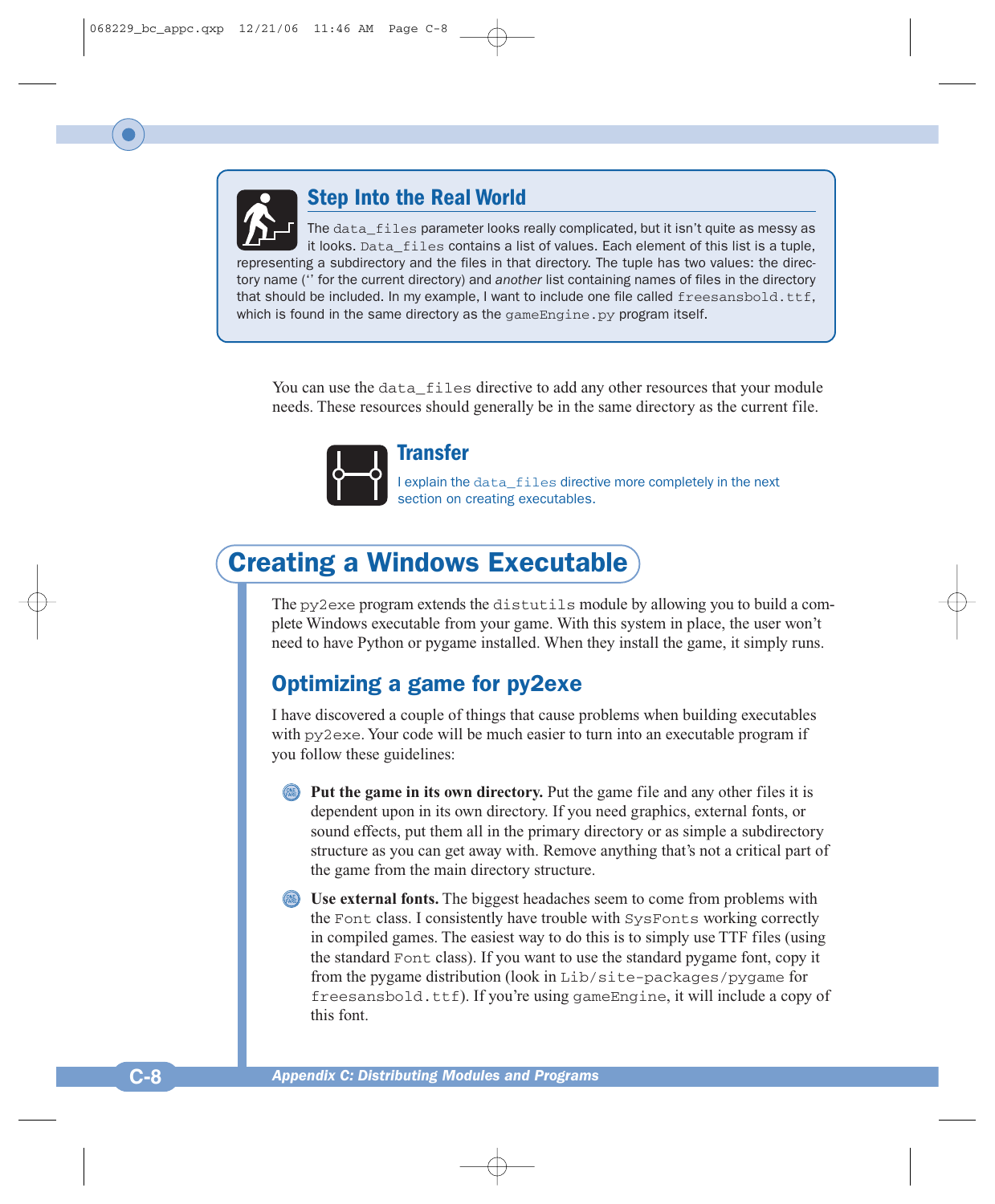As an example, I've written a simple game called Bugs (bugs.py to be more specific) that illustrates a famous problem in computer science and statistics called the "random walk." I made it more interesting by creating a hundred bugs dashing around the screen. Figure C-2 illustrates the Bugs program.



**Figure C-2:** This is one program that's *supposed* to have a lot of bugs in it.

The code for the Bugs simulation is pretty simple, because gameEngine does most of the work:

```
""" bugs.py 
    random bug simulation
    using gameEngine
"""
import random, pygame, gameEngine
class Bug(gameEngine.SuperSprite):
    def __init__(self, scene):
        gameEngine.SuperSprite.__init__(self, scene)
        self.image = self.setImage("bug.gif")
        self.setPosition((320, 240))
        self.setSpeed(1)
    def checkEvents(self):
        """ move semi-randomly """
        self.speedUp(random.randint(-1, 1))
```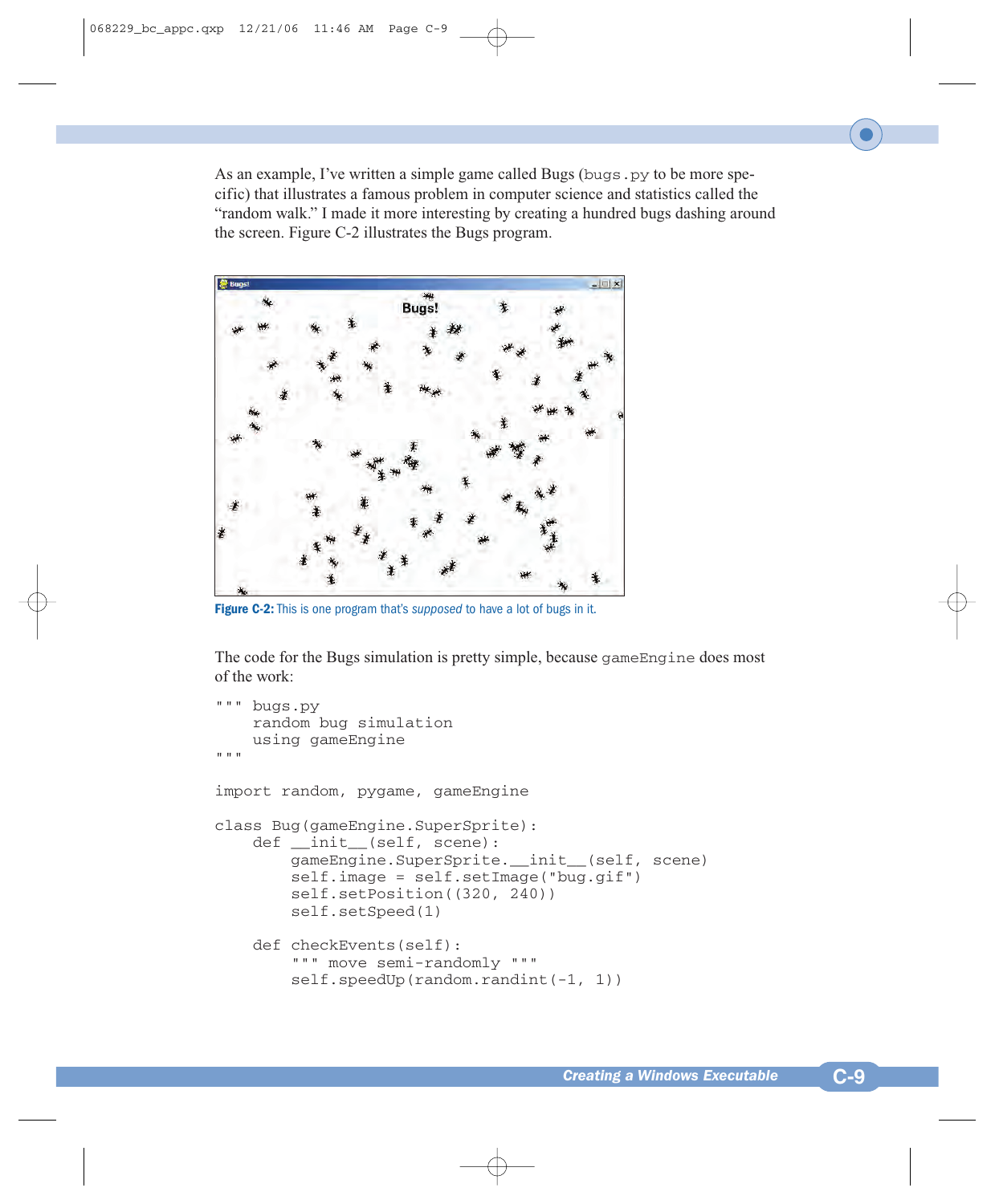self.turnBy(random.randint(-15, 15)) def main(): game = gameEngine.Scene() game.setCaption("Bugs!") game.background.fill((0xff, 0xff, 0xff))

```
lblTitle = gameEngine.Label()
    lblTitle.center = (320, 30)
    1blTitle.font = pygame.font.Font
("freesansbold.ttf", 20)
    lblTitle.text = "Bugs!"
```

```
b u \text{ as } = \lceil \rceilfor i in range(100):
         bugs.append(Bug(game))
    game.sprites = [bugs, lblTitle]
    game.start()
if __name__ == '__main__":
```

```
main()
```
Even though the program is relatively simple, there's several things that must be considered when you try to make a standalone version of the game.

- **It needs a copy of Python and pygame.** All the gory details of Python and pygame need to be incorporated into the executable, so your program can run on a computer that doesn't have Python installed.
- **Pygame requires SDL and other dependencies.** Remember that pygame is actually a wrapper to the SDL library, which your user may not have. The executable needs to incorporate this as well.
- **Your game has its own resources that need to be included.** Your program will need access to the sound effects, images, and fonts used in the original program. These files should be preserved in the appropriate data structure so the distributed version of your program can still find them.
- **Don't forget gameEngine!** Since this program uses the custom gameEngine module, the executable version must have access to special module as well.

Fortunately,  $py2$  exe and the setup. py program automate most of this for you. You just have to tell them what to do with a properly written setup.py program.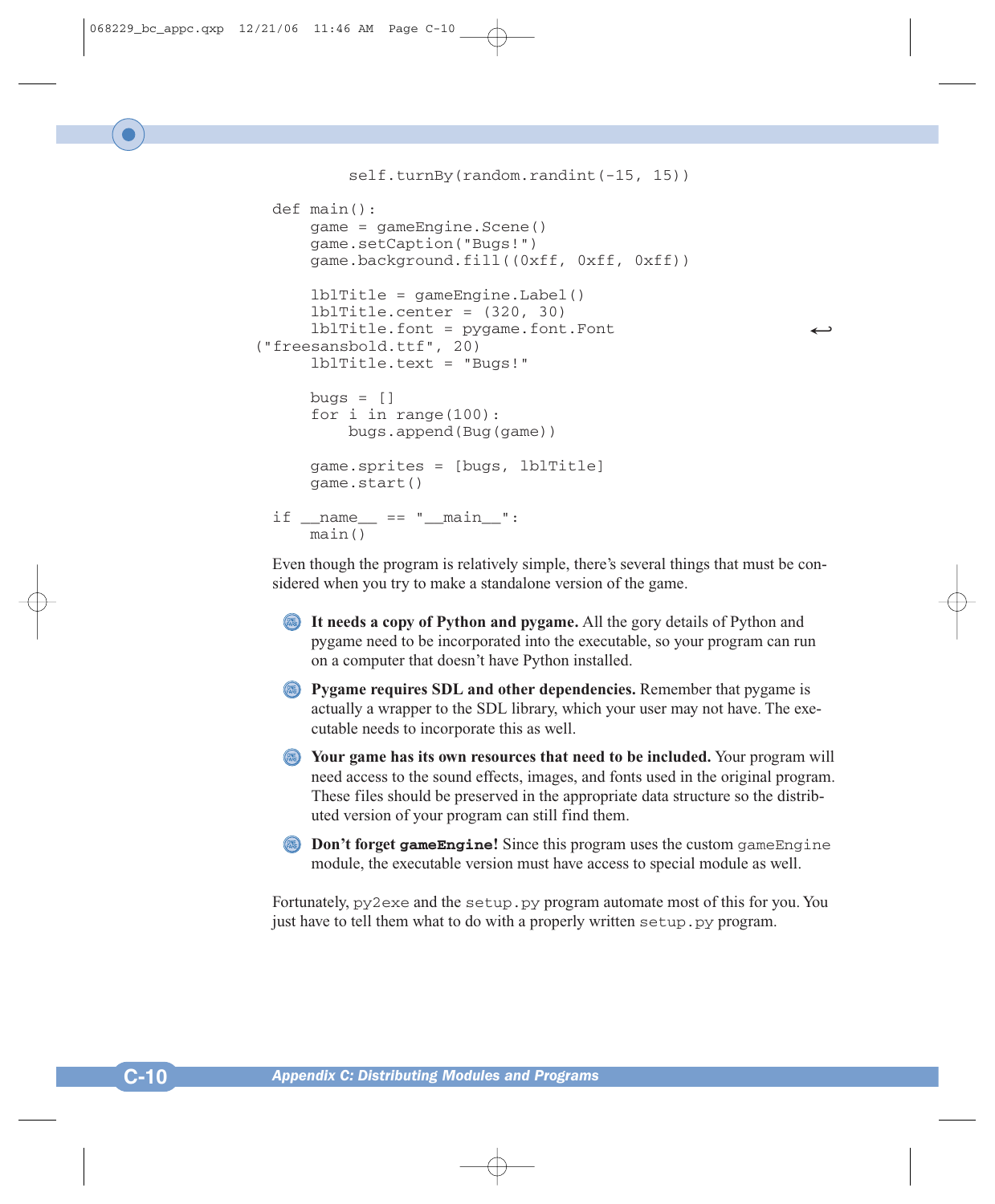# Writing setup.py for your game

The basic process for creating an executable is similar to building an installable module. The process is still based on the distutils.setup() method, but this time, it gets a little help from an add-on called py2exe. Install this package into your Python distribution, and then write a setup.py program for your game.

Here's the setup.py for the Bugs game:

```
""" setup.py for bugs game """
from distutils.core import setup
import py2exe
setup(console = ["bugs.py"],
      author="Andy Harris",
      author email="aharris@cs.iupui.edu",
      url="http://www.cs.iupui.edu/~aharris/pgl",
      data_files=[('.', ["bug.gif",
                         "freesansbold.ttf"]
                  )]
    )
```
The setup. py code for an executable is slightly different from the module version:

# 1. **The setup.py code requires that you to install the py2exe package on your development system.**

import py2exe

By including this import, you make the  $pV2$  exe package available when you run the setup.py program.

#### 2. **You must indicate a console or window name.**

When you create an executable, if you give it a *console name,* the program will appear with the DOS command line visible. If you don't want the console to appear, specify window rather than console. In either case, the value is a list containing a string with the name of the main Python file you want to run. The EXE file will have this name. Note the console and window parameters replace the module parameter, so you don't need it when you're making a standalone application.

```
setup(console = ["bugs.py"],
```
#### 3. **Include contact information.**

Use the standard parameters to include contact information for your program:

```
author="Andy Harris",
author email="aharris@cs.iupui.edu",
url="http://www.cs.iupui.edu/~aharris/pgl",
```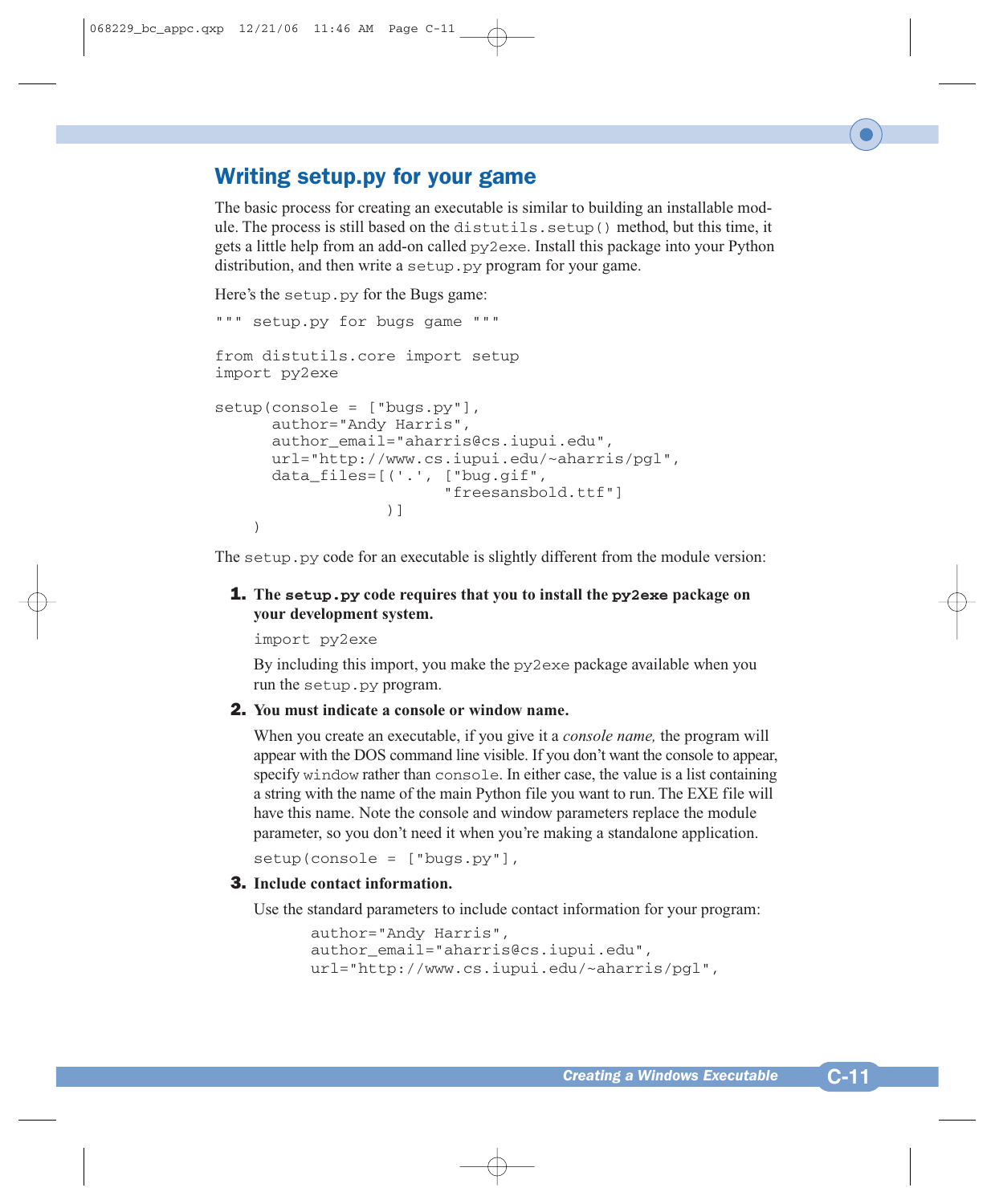# 4. **Incorporate any other files you need.**

Since all my other resources exist in the same directory as my main program, I have a list containing one tuple of the current directory '.') and a list of files from that directory that must be included:

["bug.gif", "freesansbold.ttf"]

If you have other directories with files that need to be included, create a new tuple for each directory and a list of files in that directory.

```
data files=[('.', ["bug.gif",
                   "freesansbold.ttf"]
            )]
```


# **Information Kiosk**

The directory structure you indicate will be recreated on the user's computer, so all the file references in the original program will still point to the right places.

# Running the setup for py2exe

The actual executable program is created by running setup.py. This time, use the py2exe argument made available when you installed py2exe on your system.

#### 1. **Go to the command line.**

It's easiest to run setup.py from the command line because you'll need to send parameters to the setup.py program, and you'll want to see all the results in the console. Make sure you're in the directory that contains your game program and the setup.py program you just wrote.

# 2. **Run setup.py.**

Use the following command:

python setup.py py2exe

3. **View the flood of information in the console.**



# **Step Into the Real World**

The end of the process includes some scary-looking warnings about "non-included dependencies." These are files normally included with Windows that  $py2$  exe does not include for licensing reasons. The good news is that most users will already have the needed files installed, because they are installed with Windows itself.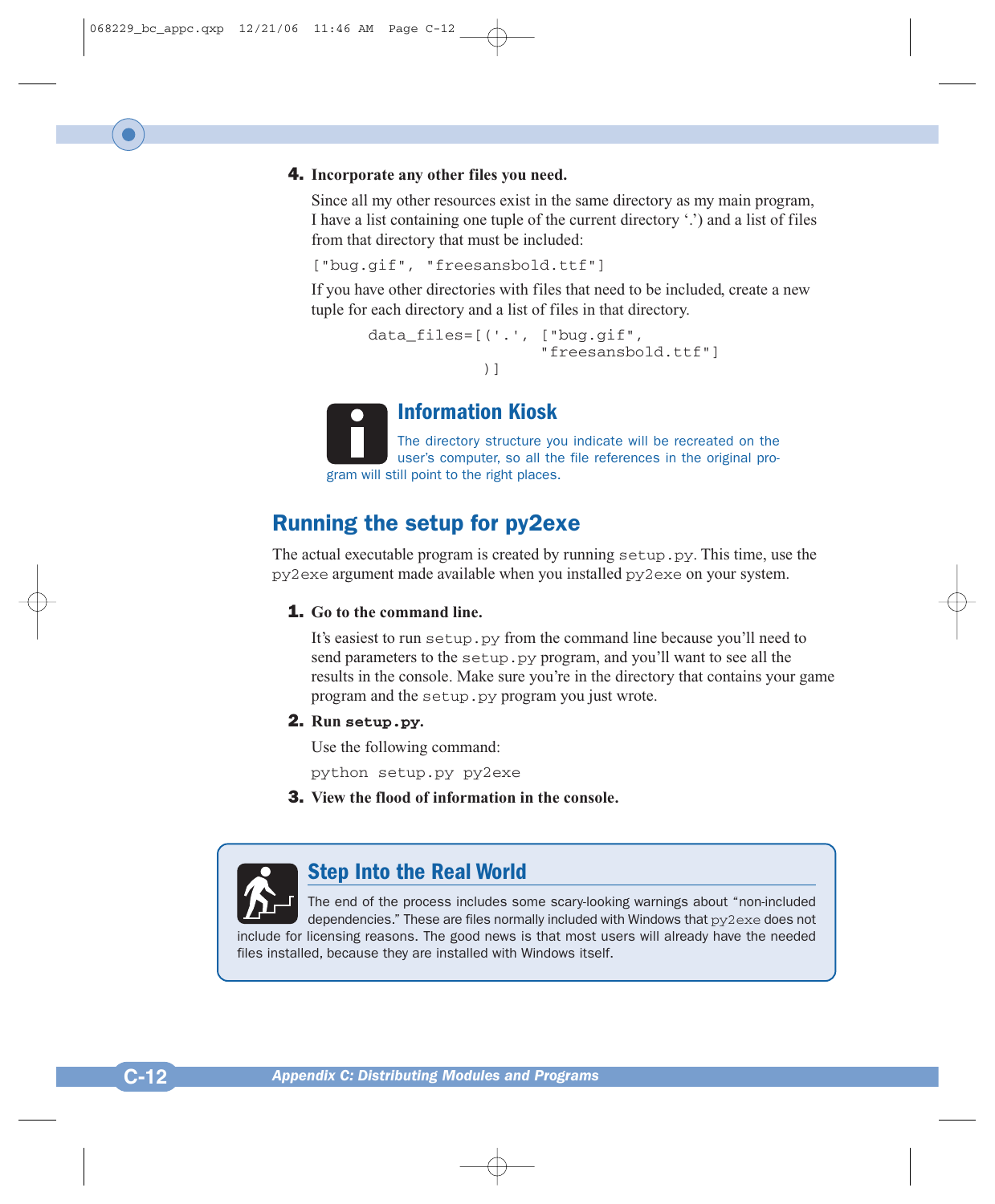If all goes well, you'll see a lot of information scream by in the console. Once it's done, you can scroll back through it and see the relatively complete reporting on what went on through the process. Essentially, the program encapsulates all the main Python files, examines all the dependencies your program may need, copies over any files you requested, and builds the executable file.

# 4. **Move to the dist directory.**

The py2exe process will create two new subdirectories of your game directory, build and dist. You can safely ignore the build directory, as it is used only during the process of creating the executable. The dist directory contains everything your users will really need.

# 5. **Test the executable program.**

You'll find a bunch of support files and one executable in the dist directory. You should give the executable file the same name as your program (in my case, bugs.exe). Run it and see if it works.

# Distributing your executable in a ZIP file

You have two main ways to package your executable. You can

- **Put your entire dist directory into a ZIP file.** That way users can install it on their own systems wherever they want.
- **Create an installation program.** This option is a lot easier on the user, but it requires a little more work from you.

If you want to simply zip up the files, use your favorite compression program (I like IZarc, a freeware utility for Windows) to stuff all the files in your dist directory into a file called bugs.zip.



# **Step Into the Real World**

If everything worked up to here, but your executable fails to run, look carefully at the error message in the console. Usually the problem is a file that failed to get transferred. Fonts are especially prone to this, especially if your program uses a SysFont. You may have to tweak your setup. py file a bit and run it a few times to get it right. You might also have to alter your primary program a little bit. For example, I replaced all the calls to pygame. font.SysFont("None") to pygame.font.Font("freesansbold.ttf"), and things worked fine.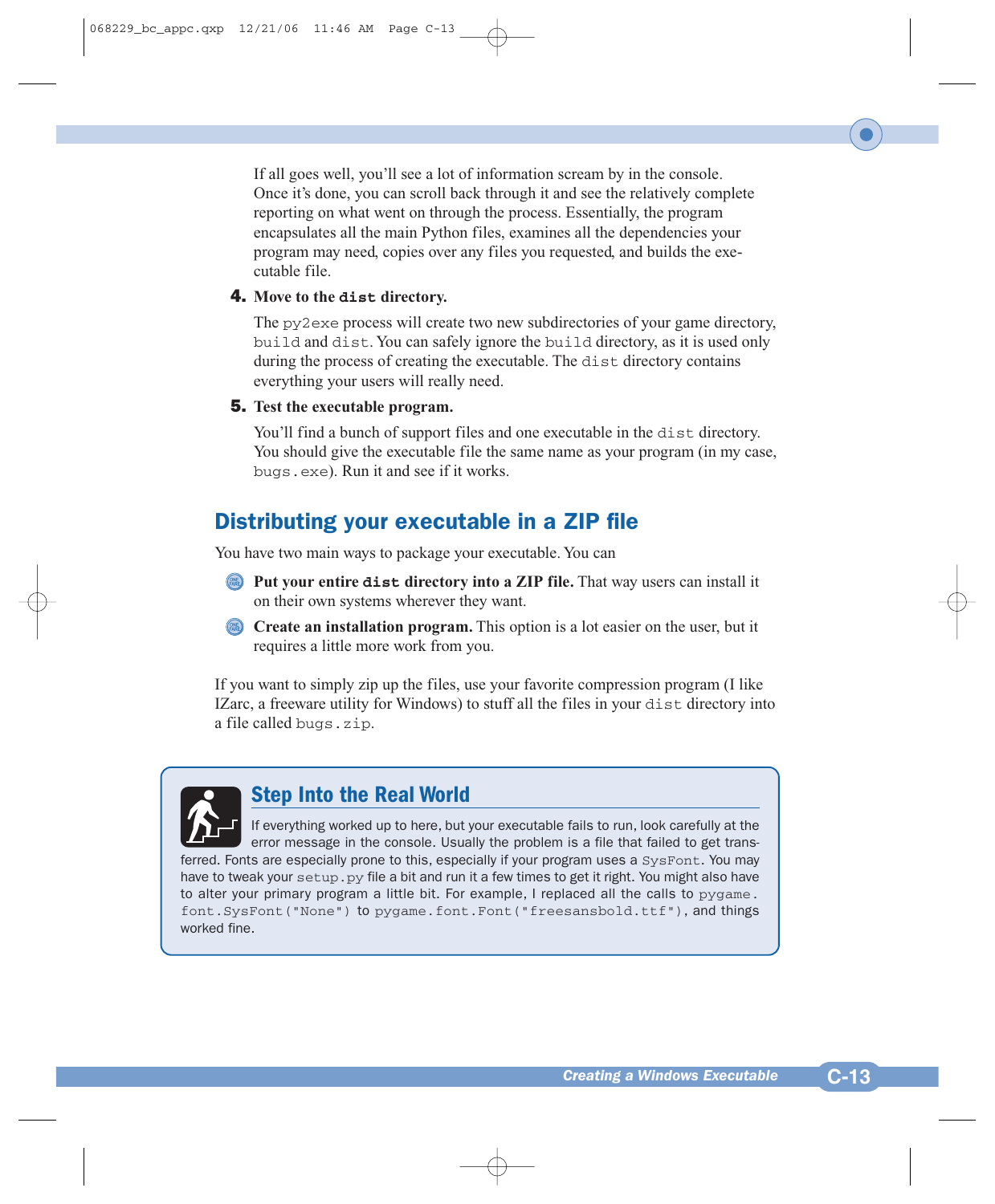

# **Step Into the Real World**

Users will be baffled by a ZIP file containing all these terrifying filenames. Be sure to include a readme.txt or readme.html file explaining that all the files must be installed, but the game is played by simply selecting the executable file.

# Making an Installation Program

An *Installation Program* is a special program that aids in the installation of some other software. Almost all commercial software uses this type of tool, which allows you to install a program. It copies all the necessary files, (sometimes) makes shortcuts, and shields the user from the drudgery of setting up a program. An installer also often includes an *uninstaller* that allows the user to safely and easily remove your program from the system when it is no longer needed.

You can make your program just a little easier for your users by adding an installer to the process. Software installation can be a daunting process, but basic Windows installers aren't too hard to write if you're using the terrific NSIS (Null Soft Installation System) installation system from NullSoft. This open-source tool is used to create incredibly sophisticated installation programs, but you can also use it to make a simple installer for your game. Here's the overview:

# 1. **Prepare your executable.**

Presumably you've done this through py2exe. Everything you need is stored in your dist directory.

# 2. **Write an NSI script.**

An NSI script is a program in a specialized programming language specifically created for building installers. (It may sound daunting to learn a new programming language just for making installations, but don't worry  $-1$  have a couple of tricks that can help you. Read on.)

# 3. **Compile the NSI script.**

The NSIS package comes with a compiler that reads the script and uses it to package all of the files you want into an executable file. If you want, you can also have it make changes to the Start menu, desktop shortcuts, and uninstallers.

# 4. **Test and distribute.**

You'll need to test your installation on computers that don't have Python or pygame installed to make sure everything works as expected.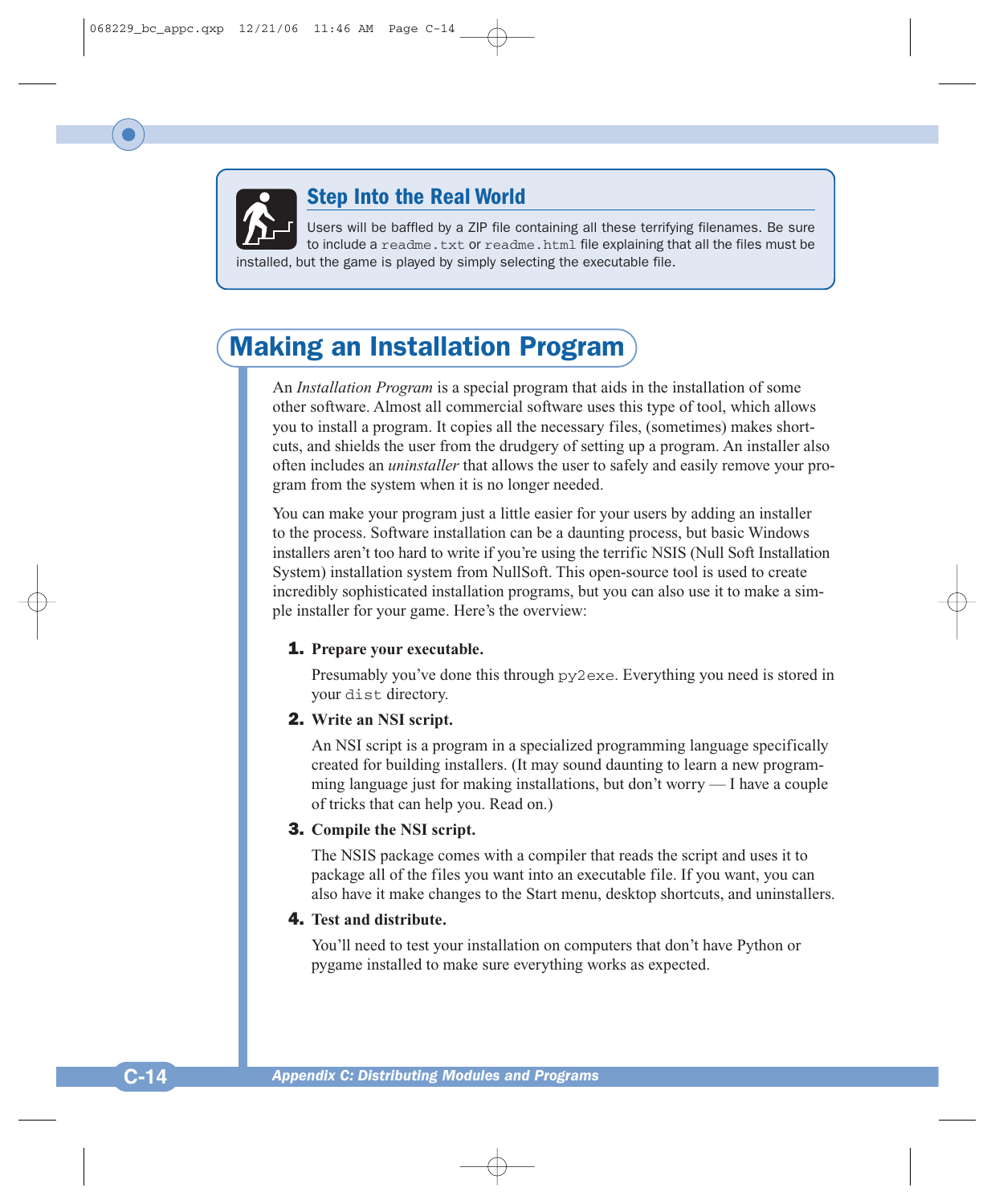# Installing NSIS

NSIS is an open-source installation environment for Windows from NullSoft. This package is essentially a programming language with its own compiler, designed to help you build custom installation packages. The system can be a bit daunting, but it is really pretty easy to make it work. Here's how to get started:

# 1. **Install NSIS.**

Download and install the complete NSIS package.

#### 2. **Write an NSI script.**

NSI scripts can be complex, but the most basic type of installation (that simply encapsulates all the files into one executable and installs them in a specific spot) is not terribly complex. I describe exactly such a script in the section (cleverly) called "Writing a basic NSI script."

#### 3. **Run the main NSIS menu program.**

NSIS is really a number of programs, which can all be accessed from the main program as shown in Figure C-3.



**Figure C-3:** The NSIS main menu.

#### 4. **Run the compiler by clicking the MakeNSISW button in the NSIS menu.**

A window that looks like Figure C-4 will appear.

#### 5. **Compile the NSI script.**

Choose Load Script from the File menu of the NSISW compiler window. If all goes well, you'll see a stream of commentary regarding the success or failure of the process. If all goes well, you can ignore this text. If something went wrong, a look at the report might help resolve problems.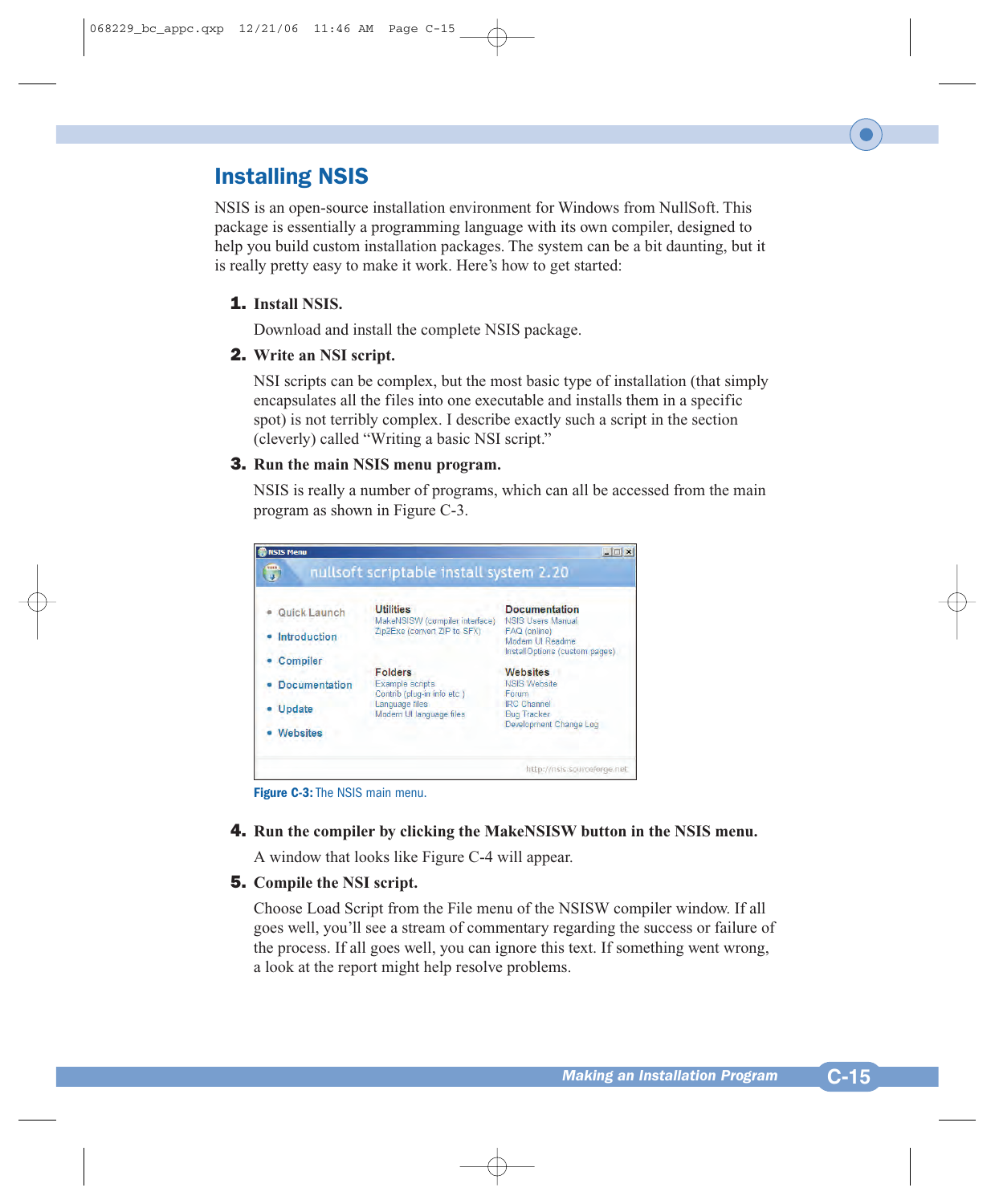

**Figure C-4:** The MakeNSISW compiler interface.

#### 6. **Test the installer.**

When the script has finished correctly, the program will offer a Test Installer button. Click this button to run the resulting installation program.

# 7. **Test again on a new computer.**

You can't be sure the installation works until you take it to a new machine that doesn't have any of the needed files already on it.

When you run the installer, it will look like Figures C-5 and C-6.

| in bugs Installer Basic Setup: Installation Folder                                                                                                                                       |         |
|------------------------------------------------------------------------------------------------------------------------------------------------------------------------------------------|---------|
| Setup will install bugs Installer Basic in the following folder. To install in a<br>different folder, dick Browse and select another folder. Click Install to start<br>the installation. |         |
| <b>Destination Folder</b>                                                                                                                                                                |         |
| C: Program Files Bugs                                                                                                                                                                    | Browse  |
|                                                                                                                                                                                          |         |
| Space required: 8, 1MB                                                                                                                                                                   |         |
| Space available: 4.0GB                                                                                                                                                                   |         |
| Cancel<br>Mullsoft Install System y2,20                                                                                                                                                  | Install |

**Figure C-5:** The installer prompts for an installation directory.

| in bugs Installer Basic Setup: Installing |          | $ \Box$ $\times$ |
|-------------------------------------------|----------|------------------|
| Extract: image.pyd 100%                   |          |                  |
|                                           |          |                  |
| Show details                              |          |                  |
|                                           |          |                  |
|                                           |          |                  |
|                                           |          |                  |
|                                           |          |                  |
|                                           |          |                  |
| Cancel<br>Nullsoft Install System v2.20   | $<$ Back | Close            |

**Figure C-6:** All the appropriate files are installed in the right place.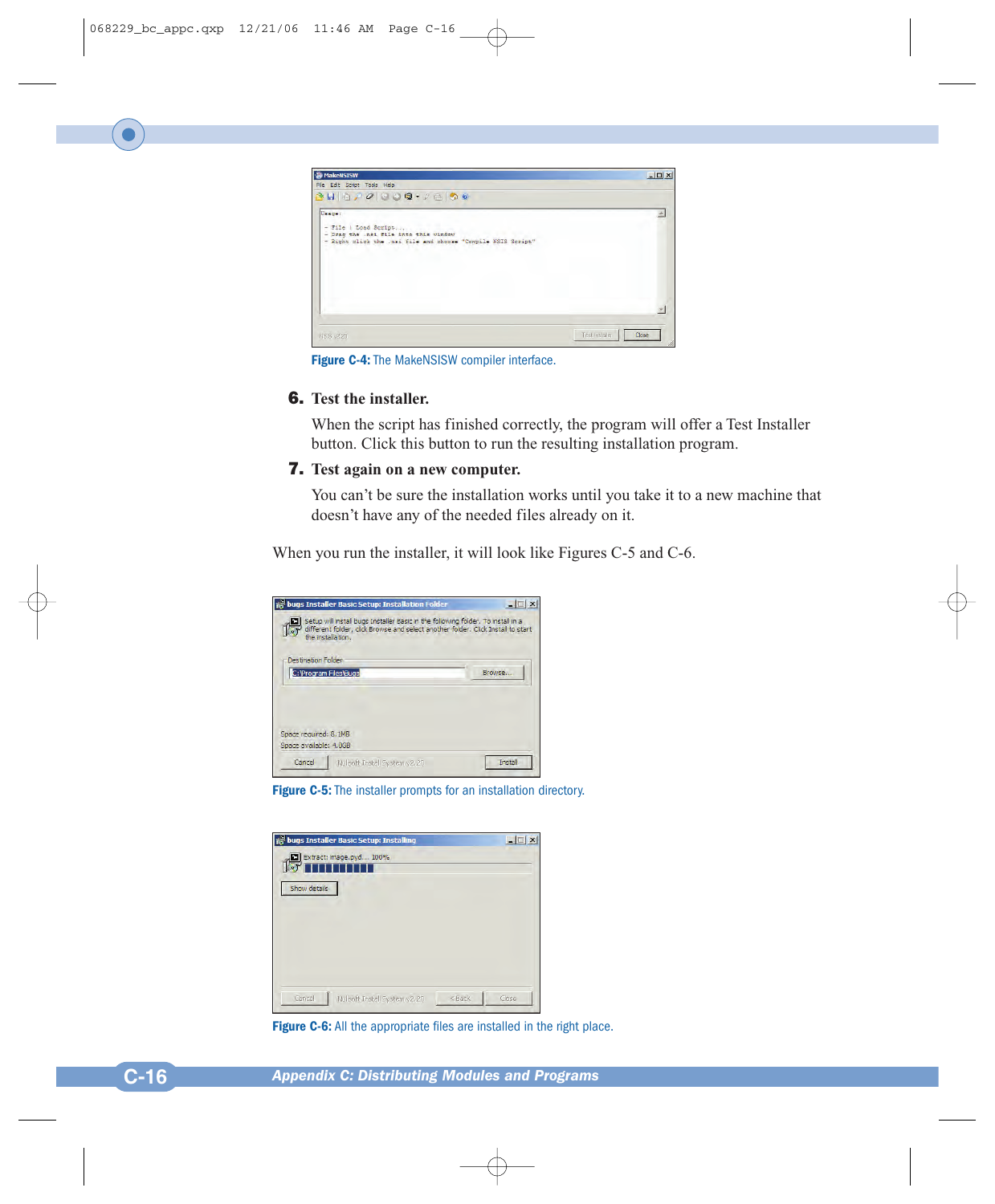# Writing a basic NSI script

Here's the simplest NSI script that will work for the Bugs program. I wrote this script by modifying the basic example script that comes with NSIS, digging around in the documentation, and some educated guesswork. Take a look at the whole script first:

```
; bugsBasic.nsi
; modified from example1.nsi from nullsoft
;--------------------------------
; The name of the installer
Name "bugs Installer Basic"
; The file to write
OutFile "bugInstallBasic.exe"
; The default installation directory
InstallDir $PROGRAMFILES\Bugs
;---------------------------------
; Pages
Page directory
Page instfiles
;--------------------------------
; The stuff to install
Section "" ;No components page, name is not important
  ;create desktop shortcut
  CreateShortCut "$DESKTOP\Bugs.lnk" "$INSTDIR\bugs.exe"
  ; Set output path to the installation directory.
  SetOutPath $INSTDIR
  ; Put files there
  File "bugs.exe"
  File "base.pyd"
  File "bug.gif"
  File "bz2.pyd"
  File "cdrom.pyd"
  File "constants.pyd"
  File "display.pyd"
  File "draw.pyd"
  File "event.pyd"
```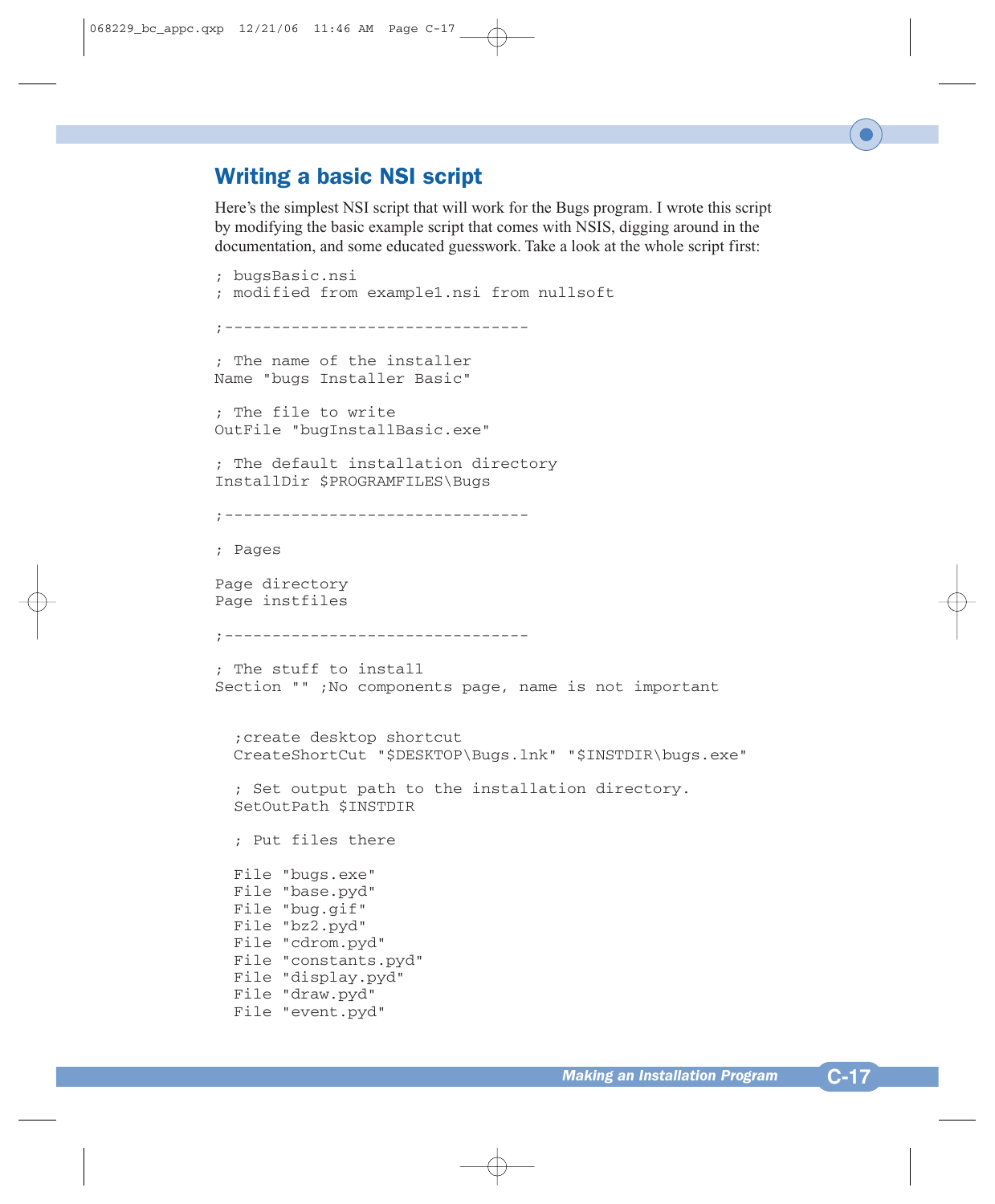```
File "fastevent.pyd"
File "font.pyd"
File "freesansbold.ttf"
File "image.pyd"
File "imageext.pyd"
File "joystick.pyd"
File "key.pyd"
File "library.zip"
File "mixer.pyd"
File "mixer_music.pyd"
File "mouse.pyd"
File "movie.pyd"
File "msvcr71.dll"
File "multiarray.pyd"
File "overlay.pyd"
File "python24.dll"
File "rect.pyd"
File "rwobject.pyd"
File "SDL.dll"
File "SDL_image.dll"
File "SDL_mixer.dll"
File "SDL_ttf.dll"
File "smpeg.dll"
File "sndarray.pyd"
File "surface.pyd"
File "surfarray.pyd"
File "surflock.pyd"
File "time.pyd"
File "transform.pyd"
File "umath.pyd"
File "unicodedata.pyd"
File "w9xpopen.exe"
File "zlib.pyd"
File "_dotblas.pyd"
File "_GLU__init__.pyd"
File "_GL__init__.pyd"
File " numpy.pyd"
```
SectionEnd ; end the section

Here's how this very basic program works:

#### 1. **Give the installer a name.**

The Name variable indicates the title of the installation dialog box.

; The name of the installer Name "bugs Installer Basic"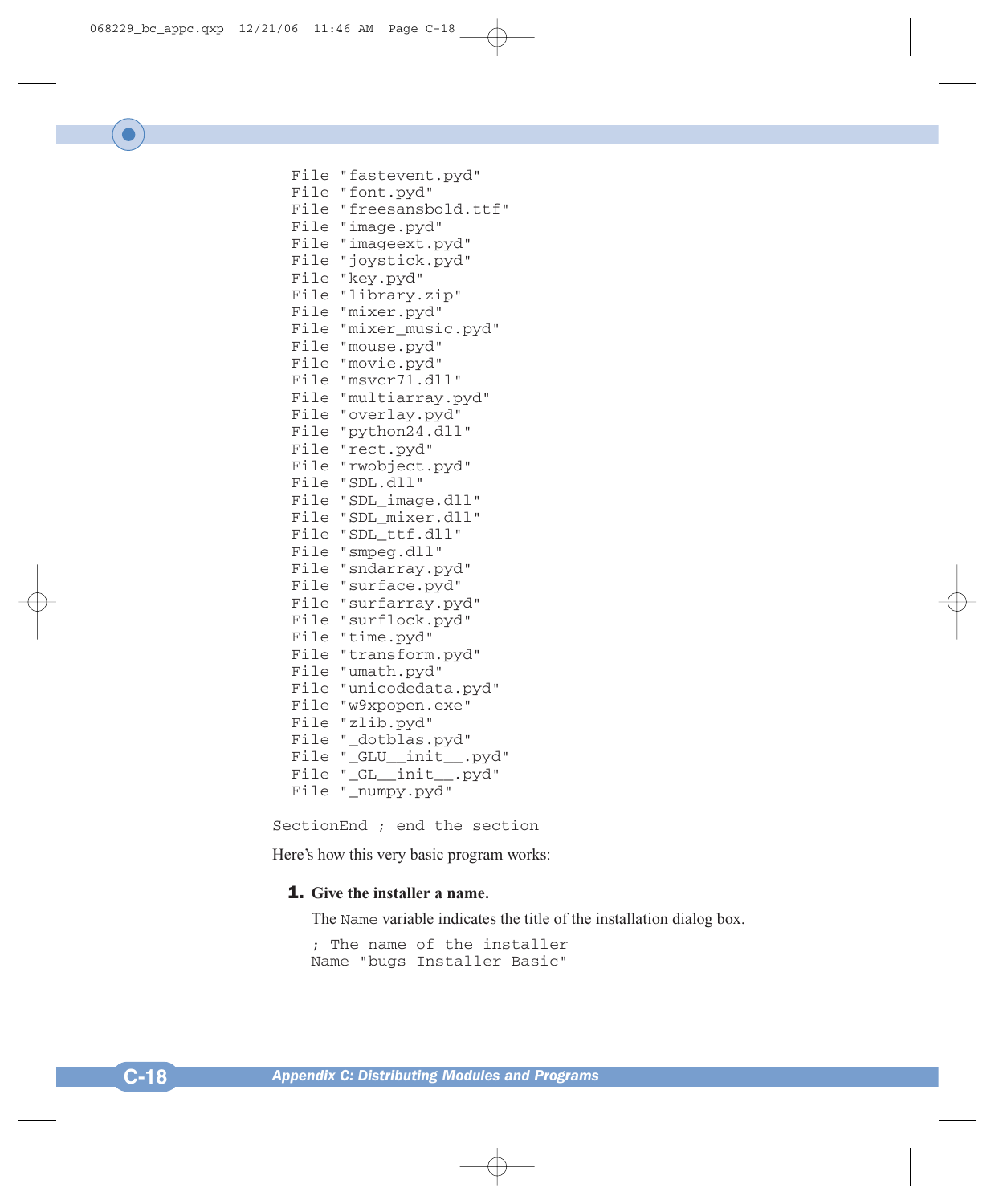# 2. **Indicate the filename of the installer program.**

The OutFile variable determines the filename of the installation program itself.

; The file to write OutFile "bugInstallBasic.exe"

#### 3. **Specify a default installation directory.**

The installation program will allow the user to choose a specific directory, but it's customary to suggest a location. The \$PROGRAMFILES constant indicates the user's standard Program Files directory.

; The default installation directory InstallDir \$PROGRAMFILES\Bugs

#### 4. **Specify the pages to display.**

Each dialog box that pops up in this simple script is called a *page* in NSIS vocabulary; the next section indicates which of these pages should be displayed. In this case, I want to display the directory page (which prompts the user for an installation directory) and an instfiles page (which tracks progress as the various files are installed).

Page directory Page instfiles

# 5. **Create the main section.**

In a complex installation, you may want to allow the user to install specific parts of the program (for example, language extensions or graphics filters). Each component requires its own section in the NSI code. Since this is such a simple program, it will have only one section.

; The stuff to install Section "" ;No components page, name is not important

#### 6. **Create a desktop shortcut.**

If you want, you can have your installer add shortcuts to the Start menu and/or the desktop. I personally don't like Start menu shortcuts, but I do like having a shortcut on the desktop (that I can then move wherever I want). The createShortcut command makes this pretty easy to do:

```
;create desktop shortcut
   CreateShortCut "$DESKTOP\Bugs.lnk" 9
"$INSTDIR\bugs.exe"
```
# **Information Kiosk**

You can also change the shortcut's icon to something else, if you don't like the generic icon provided by py2exe. Look up the details in the online help that comes with NSI.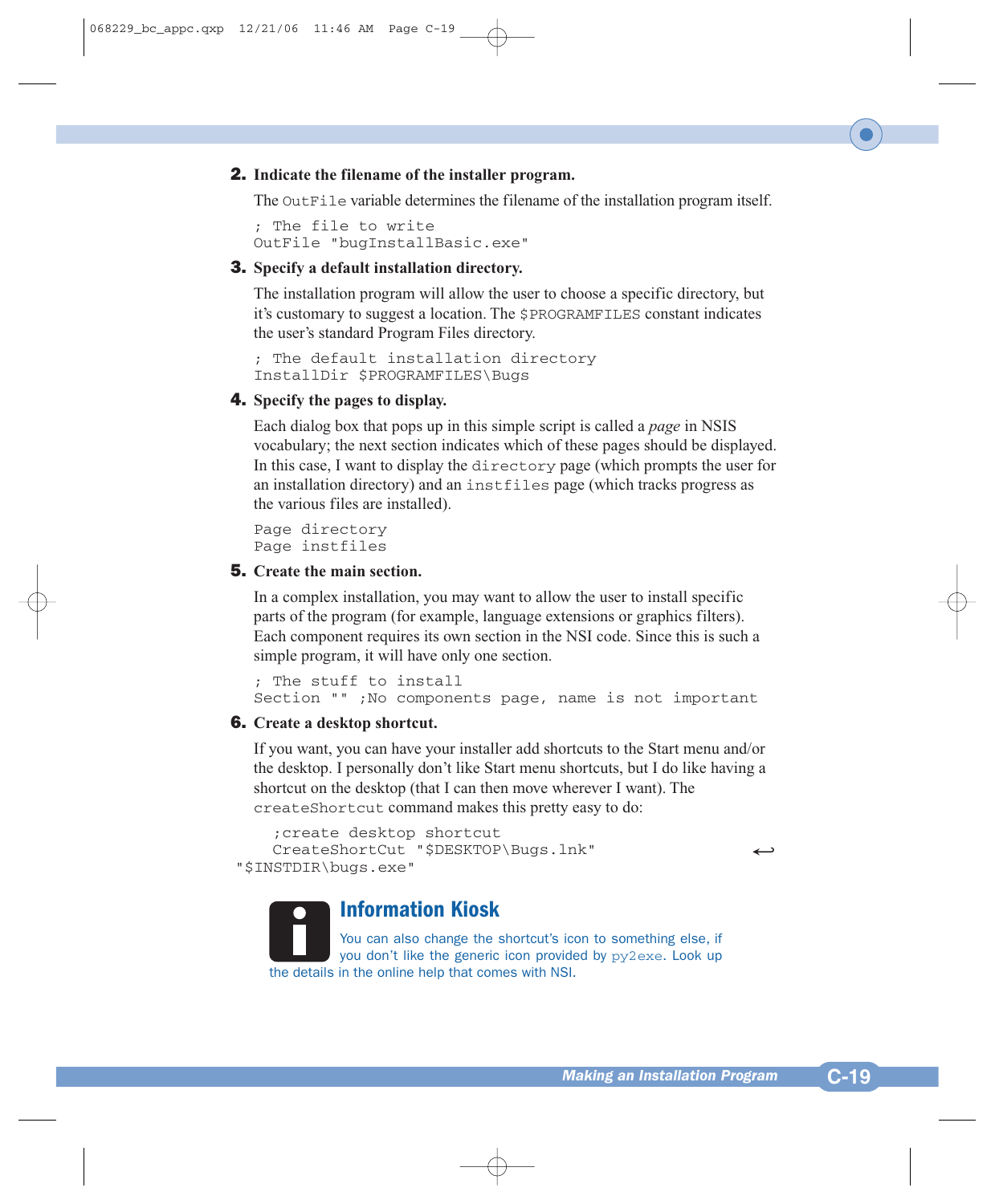# 7. **Set the output path.**

Use the directory obtained from the directory page for the subsequent fileextraction commands.

```
; Set output path to the installation directory.
SetOutPath $INSTDIR
```


# **Information Kiosk**

Once the directory page has run, the variable \$INSTDIR contains the directory the user has chosen for installing the program.

#### 8. **Extract the files.**

Indicate each of the files you want to extract to the directory. This is how the program will know which files to include in the installation. It's easiest if the NSI script is in the same directory as the files you want to transfer, so you can use a simple reference to indicate the filename.

File "bugs.exe" File "base.pyd"



# **Information Kiosk**

I only included a couple of files here, to show the basic idea. The complete NSI script has a list of all the files in the dist directory created by py2exe. Be sure to incorporate all the files in the dist directory that were generated when you ran py2exe. Most of the files are the various parts of Python that must be included with your original program.

# 9. **Close the section.**

The last required element is to close up the main (and only) section.

```
SectionEnd ; end the section
```
# Creating a more elaborate script with HM NIS Edit

You can use NSIS to create much more elaborate installations, if you spend the time to learn the language. If you want anything more elaborate than the basic script indicated here, you should download the excellent HM NIS Edit program by Hector Mauricio Rodriguez Segura (http://hmne.sourceforge.net). This program is a text editor specializing in the NSI scripting language. It includes a wizard that makes very professional installations easily. Follow these steps: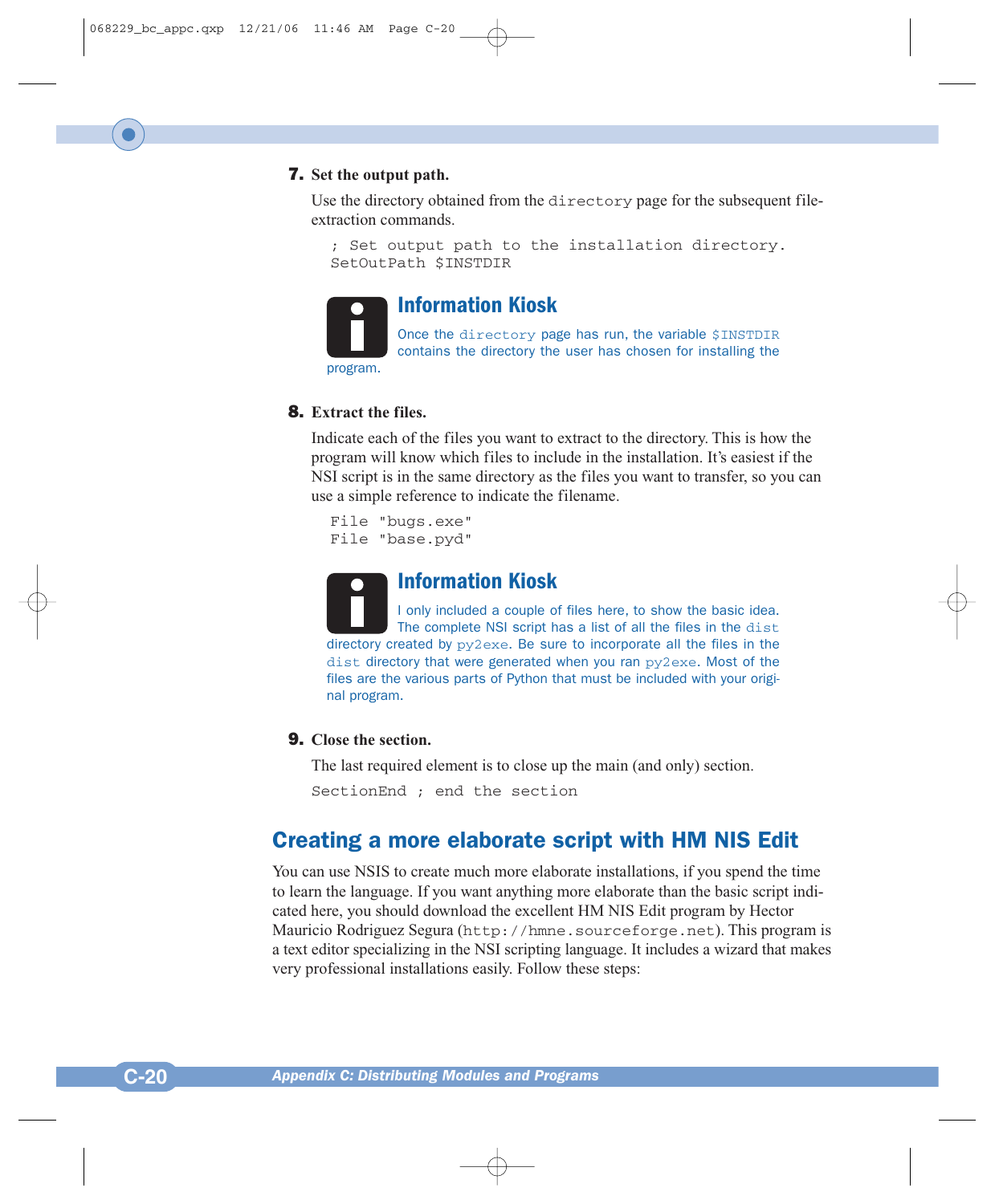1. **Download and install HM NIS Edit.**

Install the program normally and start it up.

2. **Create a new script using the wizard.**

From the File menu, pick New Script from Wizard.

# 3. **Fill in general application information.**

Figure C-7 shows the Application Information screen.

| Application name:      | Bugs                          |  |
|------------------------|-------------------------------|--|
| Application version:   | 1.0                           |  |
| Application publisher: | Game Programming - the L Line |  |
| Application website:   | http://www.wiley.com          |  |

**Figure C-7:** Enter basic information about your application.

# 4. **Choose setup options**.

Determine the name and icon for your setup.py file, and the language(s) you want to include in your setup, as in Figure C-8. (If you aren't sure of any of these options, you can use the defaults pretty safely.)

| <b>Setup options</b> | Please specify the options for your setup.                                                  |                                                                                                                          |
|----------------------|---------------------------------------------------------------------------------------------|--------------------------------------------------------------------------------------------------------------------------|
| Setup icon:          | \${NSISDIR}\Contrib\Graphics\Icons\modem-install.ico                                        | $\sim$                                                                                                                   |
| Setup file:          | Setup.exe                                                                                   |                                                                                                                          |
| Setup lang:          | Bosnian<br>-1<br>п<br>Breton<br>$-1$<br>Bulgarian<br><b>Catalan</b><br>$\blacktriangleleft$ | Croatian<br><b>V</b> English<br>Estonian<br>Czech<br>Farsi<br>Danish<br>Dutch<br><b>Finnish</b><br>$\blacktriangleright$ |
| GUIL                 | Modem                                                                                       |                                                                                                                          |
| Compress:            | $z$ lib                                                                                     |                                                                                                                          |

**Figure C-8:** Determine setup options.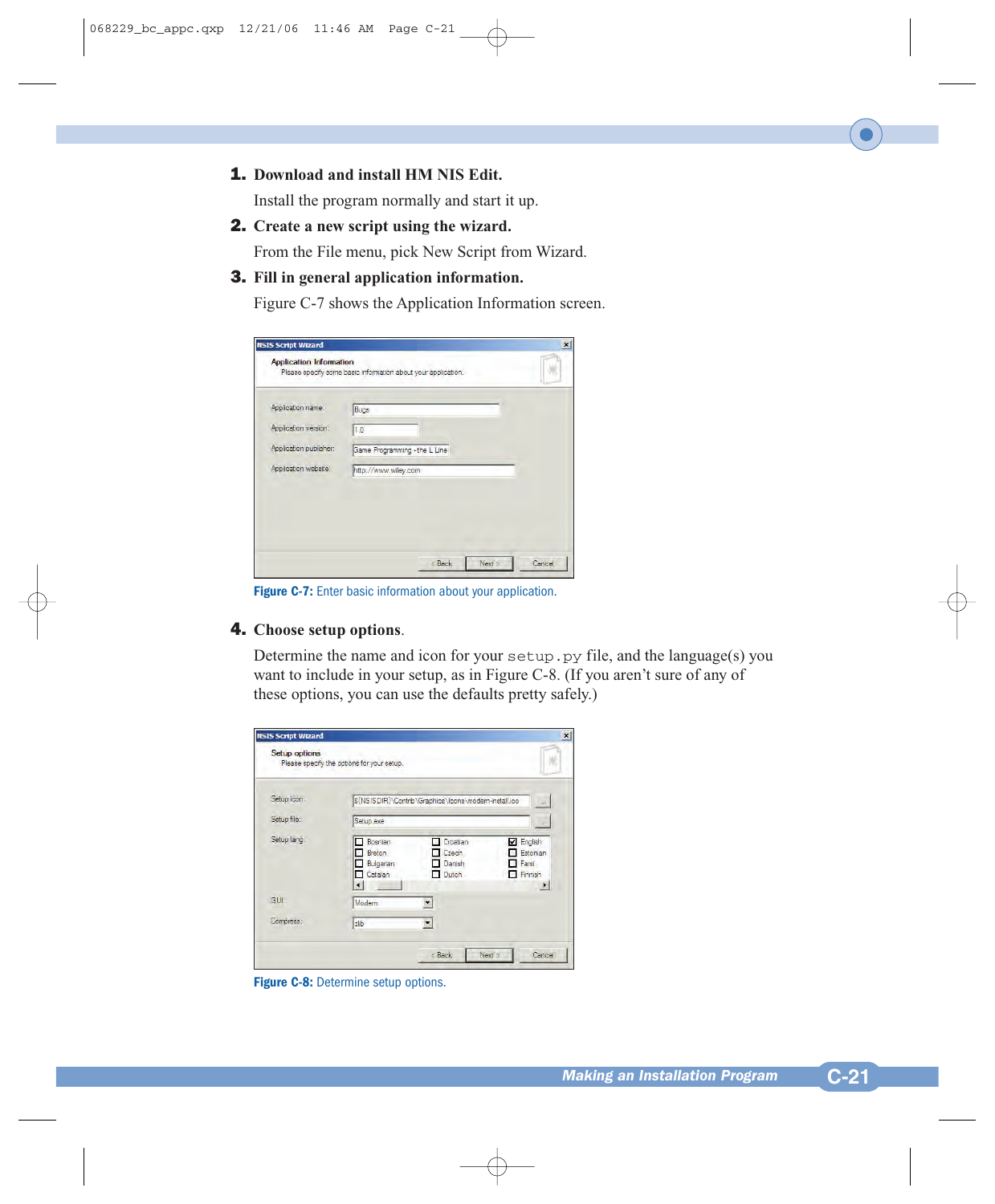# 5. **Indicate the default directory and the license file.**

Figure C-9 shows this dialog box. The default directory is the suggested installation directory of your file. The license file can be any text file. If you remove all text from the License file textbox, no license will be shown.

| Application directory and license<br>Please specify directory and license information about your application.<br>Application default directory:<br>SPROGRAMFILES\Bugs<br>Millow user to change the application directory |                 |
|--------------------------------------------------------------------------------------------------------------------------------------------------------------------------------------------------------------------------|-----------------|
|                                                                                                                                                                                                                          |                 |
|                                                                                                                                                                                                                          |                 |
|                                                                                                                                                                                                                          |                 |
|                                                                                                                                                                                                                          |                 |
|                                                                                                                                                                                                                          |                 |
|                                                                                                                                                                                                                          |                 |
|                                                                                                                                                                                                                          |                 |
|                                                                                                                                                                                                                          |                 |
| License file                                                                                                                                                                                                             |                 |
|                                                                                                                                                                                                                          | $\sim$          |
| Select how the user will accept the license agreement                                                                                                                                                                    |                 |
|                                                                                                                                                                                                                          |                 |
| Classic button C Check box                                                                                                                                                                                               | C Radio buttons |
|                                                                                                                                                                                                                          |                 |
|                                                                                                                                                                                                                          |                 |

**Figure C-9:** Set up a default directory and indicate a license file if appropriate.

# 6. **Pick the application files to install.**

Pick all the files you want to incorporate in your final project. You can pick files individually, or all files in a directory. Figure C-10 shows the file screen.

| 图                  | $E = 1$<br>n                                                                                                                                                                                                                                                                                                                                             |                                                                                                                                                    |
|--------------------|----------------------------------------------------------------------------------------------------------------------------------------------------------------------------------------------------------------------------------------------------------------------------------------------------------------------------------------------------------|----------------------------------------------------------------------------------------------------------------------------------------------------|
| <b>MainSection</b> | File                                                                                                                                                                                                                                                                                                                                                     | Destination direc $\blacktriangle$                                                                                                                 |
| Description        | C:\pgl\pglAppC\bugs\dist\transform.pyd<br>C:\pgl\pglAppC\bugs\dist\umath.pyd<br>C:\pgl\pglAppC\bugs\dist\unicodedat<br>C:\pal\palAppC\buas\dist\w9xpopen<br>C:\pal\palAppC\buas\dist\zlib.pvd<br>C:\pgl\pglAppC\bugs\dist\ dotblas.pyd<br>C:\pgl\pglAppC\bugs\dist\ GLU init<br>C:\pgl\pglAppC\bugs\dist\ GL init<br>C:\pal\palAppC\buas\dist\ numpy.pyd | SINSTOIR<br><b>SINSTDIR</b><br><b>SINSTDIR</b><br><b>SINSTDIR</b><br>SINSTOIR<br><b>SINSTDIR</b><br>SINSTDIR<br><b>SINSTDIR</b><br><b>SINSTDIR</b> |

**Figure C-10:** Determine files to include.

#### 7. **Set application links.**

Pick the types of shortcuts to include with the application, as shown in Figure C-11.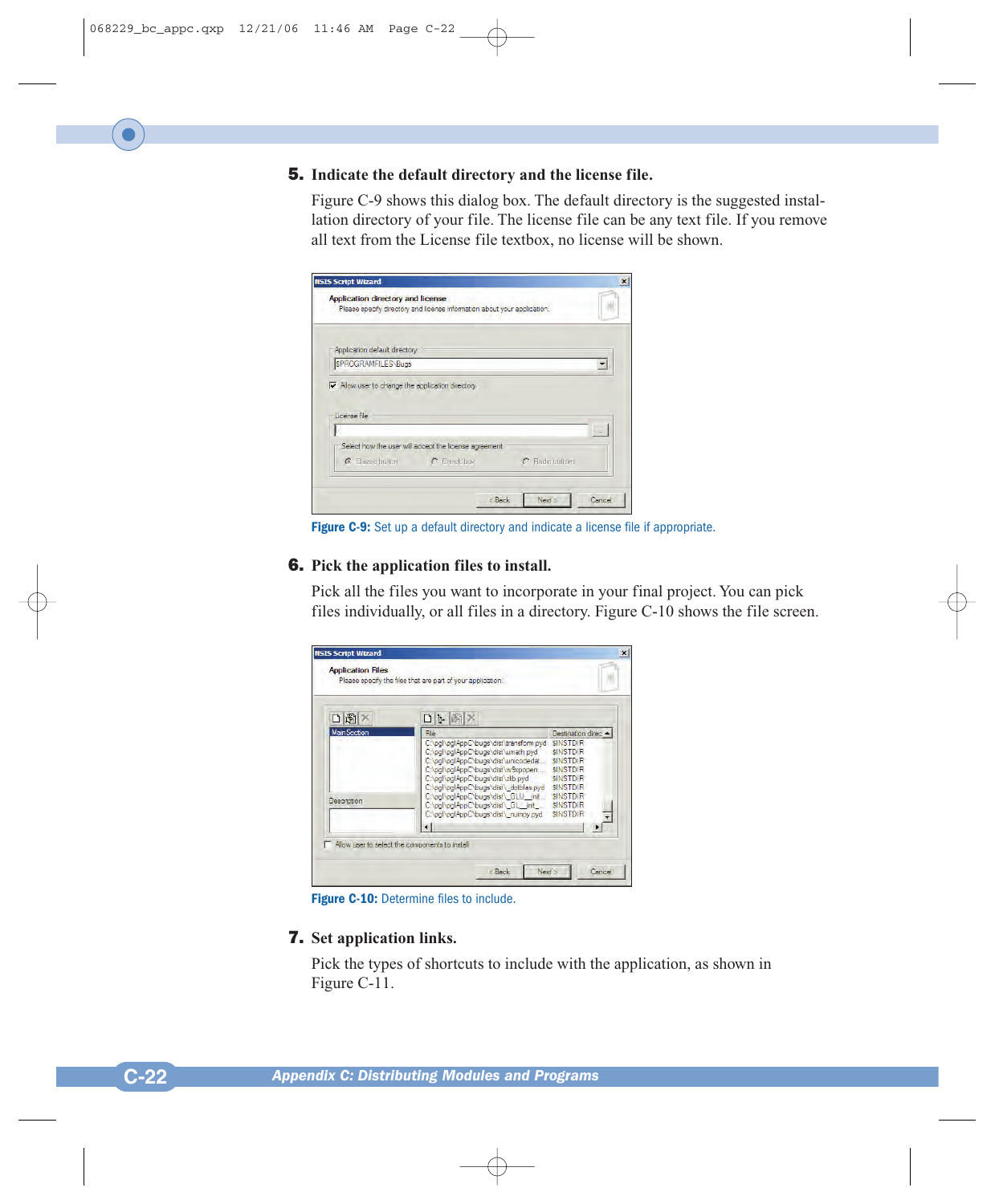| <b>Application Icons</b><br>Please specify which icons should be created for your application.  |                         |                                                    |  |
|-------------------------------------------------------------------------------------------------|-------------------------|----------------------------------------------------|--|
| Application Start Menu folder name                                                              |                         |                                                    |  |
| Bugs                                                                                            |                         |                                                    |  |
| Create an Internet shortcut in the Start Menu folder                                            |                         |                                                    |  |
| Create an Uninstall icon in the Start Menu folder<br>New Shortcut Edit shortcut Remove shortcut |                         |                                                    |  |
| Shortcut<br>SICONS GROUP\Bugs.ink<br>SDESKTOP\Bugs.lnk                                          | <b>Destination file</b> | SINSTDIR\bugInstall.exe<br>SINSTDIR\bugInstall.exe |  |

**Figure C-11:** Determine which shortcut should be added.

Although the dialog talks about choosing an Icon, you're really determining the shortcut at this point. The icon is pre-determined.

# 8. **Execute the application after setup.**

You might want the program to run after the setup, or a readme file to appear. You can choose either option in the form shown in Figure C-12.

| Program: | \$INSTDIR\bugInstall.exe |   |
|----------|--------------------------|---|
| Params:  |                          |   |
| Readme:  |                          | ▼ |
|          |                          |   |
|          |                          |   |
|          |                          |   |

**Figure C-12:** Choose any final actions you want to occur after setup.

#### 9. **Create an uninstaller.**

Uninstallers are nice because they undo any modifications made to the system. Add an uninstaller automatically with this option, as shown in Figure C-13.

# 10. **Save, modify, and test.**

When the wizard finishes, it produces an NSI script in the NIS editor. You can modify this script, compile and test it from within the editor, as shown in Figure C-14.